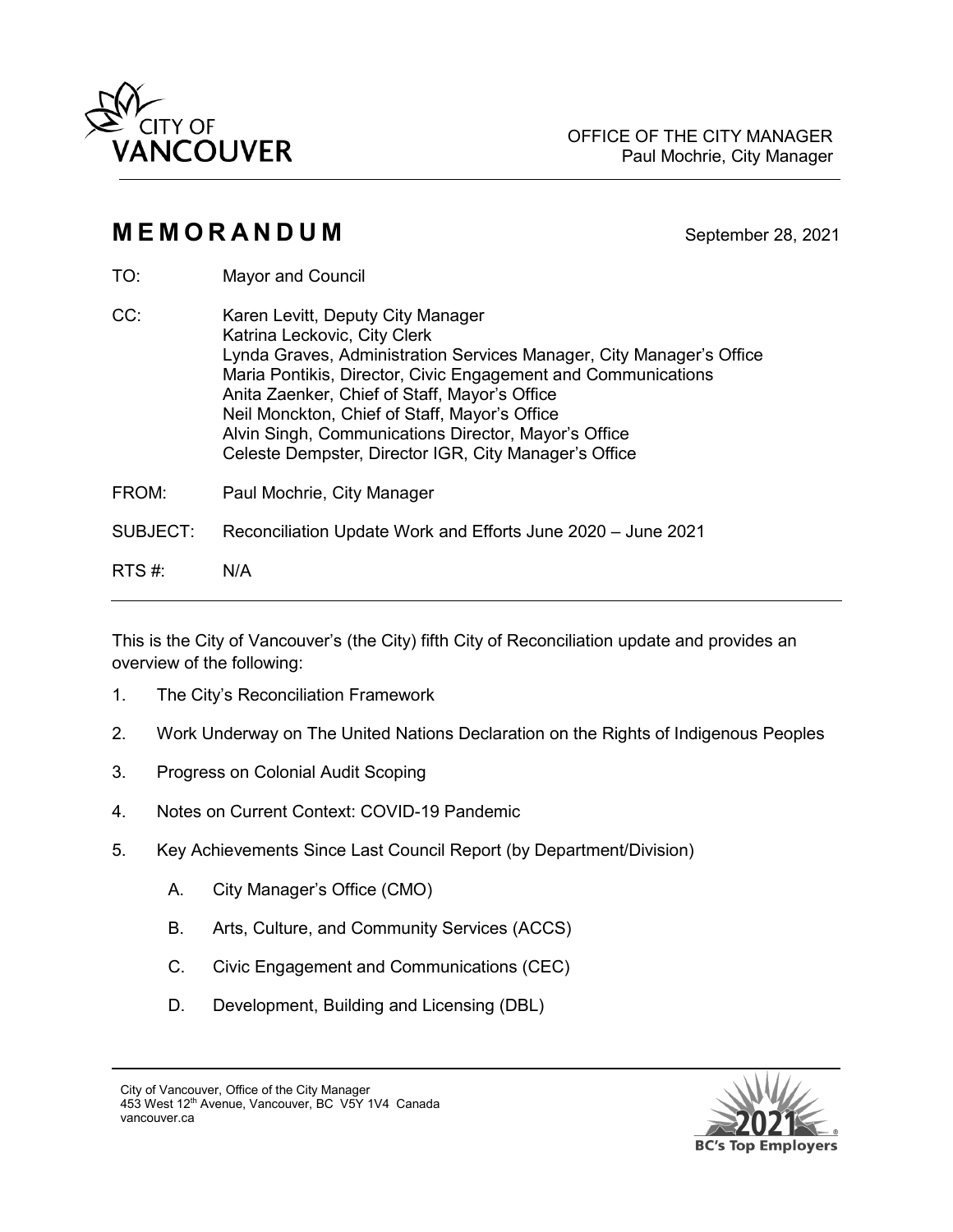- E. Engineering (ENG)
- F. Human Resources (HR)
- G. Planning, Urban Design, and Sustainability (PDS)
- H. Real Estate and Facilities Management (REFM)
- I. Vancouver Public Library (VPL)
- J. Vancouver Park Board (VPB)

# **1. OVERVIEW OF THE CITY OF VANCOUVER RECONCILIATION FRAMEWORK**

The City's Reconciliation efforts occur across City departments and are based on the City's commitment to working towards reconciliation with xʷməθkʷəy̓ əm (Musqueam Indian Band), Skwxwú7mesh (Squamish Nation), salílwəta?ł (Tsleil-Waututh Nation), and urban Indigenous communities. For the purposes of this document we will use the collective term "local Nations" to refer to the Musqueam Indian Band, Squamish Nation, and Tsleil-Waututh Nation. Individual First Nations are referenced directly when the matter relates only to their Nation.

The City's reconciliation goals are to establish and maintain mutually respectful relationships between Indigenous and non-Indigenous peoples in the City of Vancouver and to uphold and advance the rights of local Nations and urban Indigenous peoples. To achieve its goals, the City uses the Reconciliation Framework, established in 2014, to guide its Reconciliation work.

The Reconciliation Framework is comprised of three main principles:

- 1. **Cultural Competency:** All City staff should have an opportunity to learn and work with local Nations and urban Indigenous communities. Staff should strive to create opportunities for Indigenous community members to engage in partnerships with the City, supporting learning opportunities for both.
- 2. **Strengthened Relations:** Strengthening our relationships starts with acknowledging the history of residential schools and the harmful impacts from the loss of land and culture. Continuing to build and strengthen relationships with local Nations, as well as with urban Indigenous communities, including the Metro Vancouver Aboriginal Executive Council <sup>[1](#page-1-0)</sup>(MVAEC), is critical. Above all, it is important to recognise the history, heritage and protocols of the three local Nations, their presence, and achievements with respect.

<span id="page-1-0"></span><sup>&</sup>lt;sup>1</sup> MVAEC was incorporated as a society in 2009 and includes 25 Aboriginal [organizations](https://www.mvaec.ca/about/members) representing a diverse range of programs, services, and mandates across Metro Vancouver.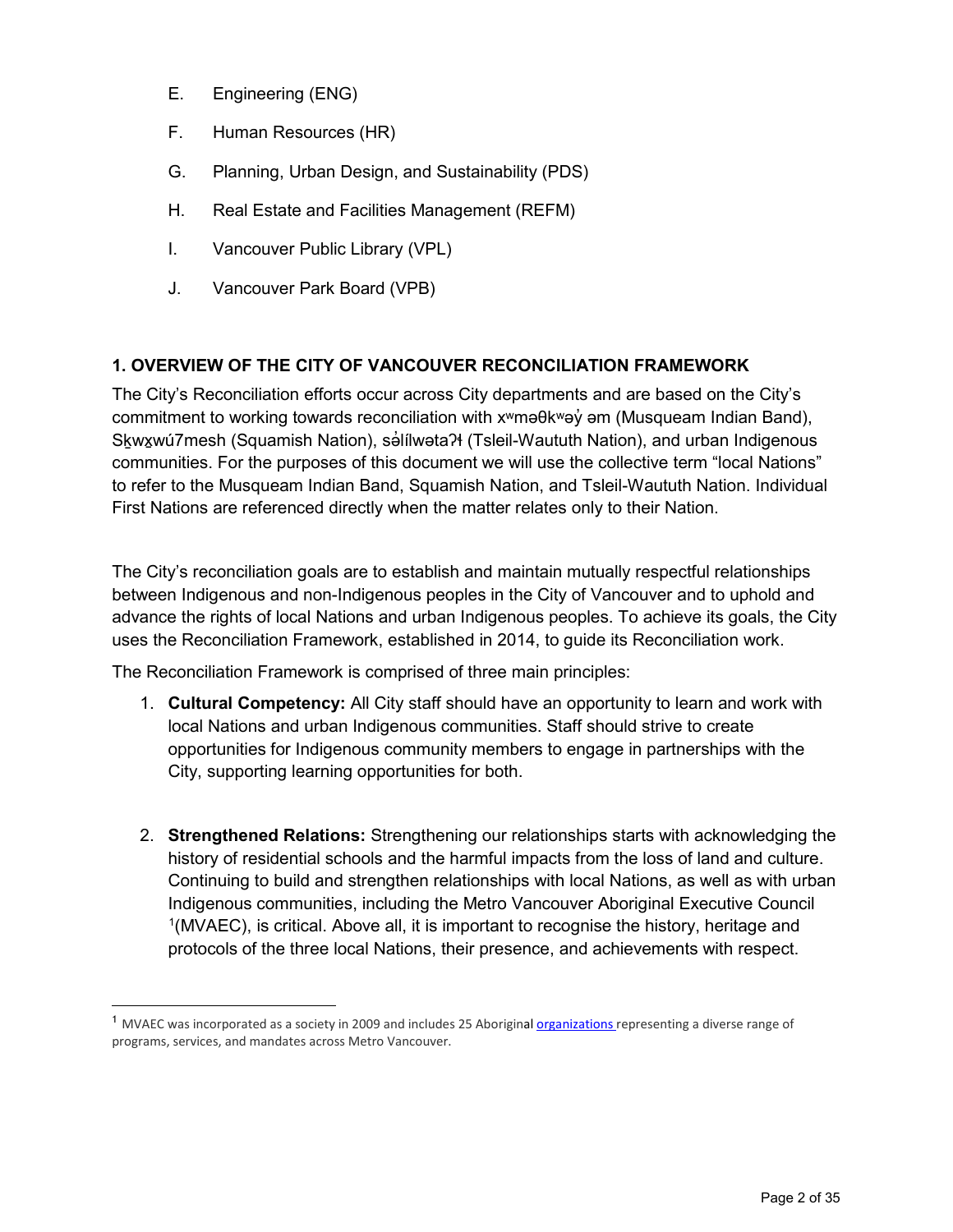3. **Effective Decision-making:** Our work with local Nations requires a unique approach and understanding of the City's goals. Achieving mutual respect, strong relationships and economic empowerment requires flexibility, thoughtfulness and a principled and transparent approach in our work together.

Reconciliation work at the City requires continuous re-assessment and re-application of the Reconciliation Framework to the development of the City's business units operations and processes. In the last six years, the City has continued to learn alongside and from local Nations and urban Indigenous communities in the application of these principles.

### **2. WORK UNDERWAY ON THE UNITED NATIONS DECLARATION ON THE RIGHTS OF INDIGENOUS PEOPLES (UNDRIP)**

On March 10<sup>th</sup>, 2021, Mayor and Council unanimously passed a motion (the Motion) to implement UNDRIP within the City. The Motion outlined the Terms of Reference to establish a Task Force that will direct how the City will implement UNDRIP. The Task Force consists of a Steering Committee comprised of elected representatives from local Nations and the City, as well as a Technical Committee comprised of staff from the City, local Nations, and urban Indigenous organizations, and additional advisors and experts as needed. The Steering Committee began their work together in July 2021, at which time representatives from the City and local Nations began to co-develop joint priorities, a work plan and timeline to report back to council with an UNDRIP implementation plan by November 2022.

City staff have begun high level analysis and policy research work to better understand the municipal applications and intentions of UNDRIP legislation passed by senior levels of government- the 2019 provincial *Declaration on the Rights of Indigenous Peoples Act* (DRIPA) and federal *United Nations Declaration on the Rights of Indigenous Peoples Act* (Bill C-15) that was passed on June 21, 2021. The City is also working to determine how UNDRIP relates to work already ongoing under the City of Reconciliation Framework and complementary strategies, and how the City can meet its commitments under UNDRIP/DRIPA to urban Indigenous communities.

### **3. PROGRESS ON COLONIAL AUDIT SCOPING**

In 2019, Council directed staff to report back on the initial scoping of a colonial audit. This highlevel scoping exercise requires staff to identify both short- and long-term opportunities and specific ways to improve the Cities' policies and practices with regard to reconciliation. To date, there has not been a full review of colonial influences on which the City was founded. The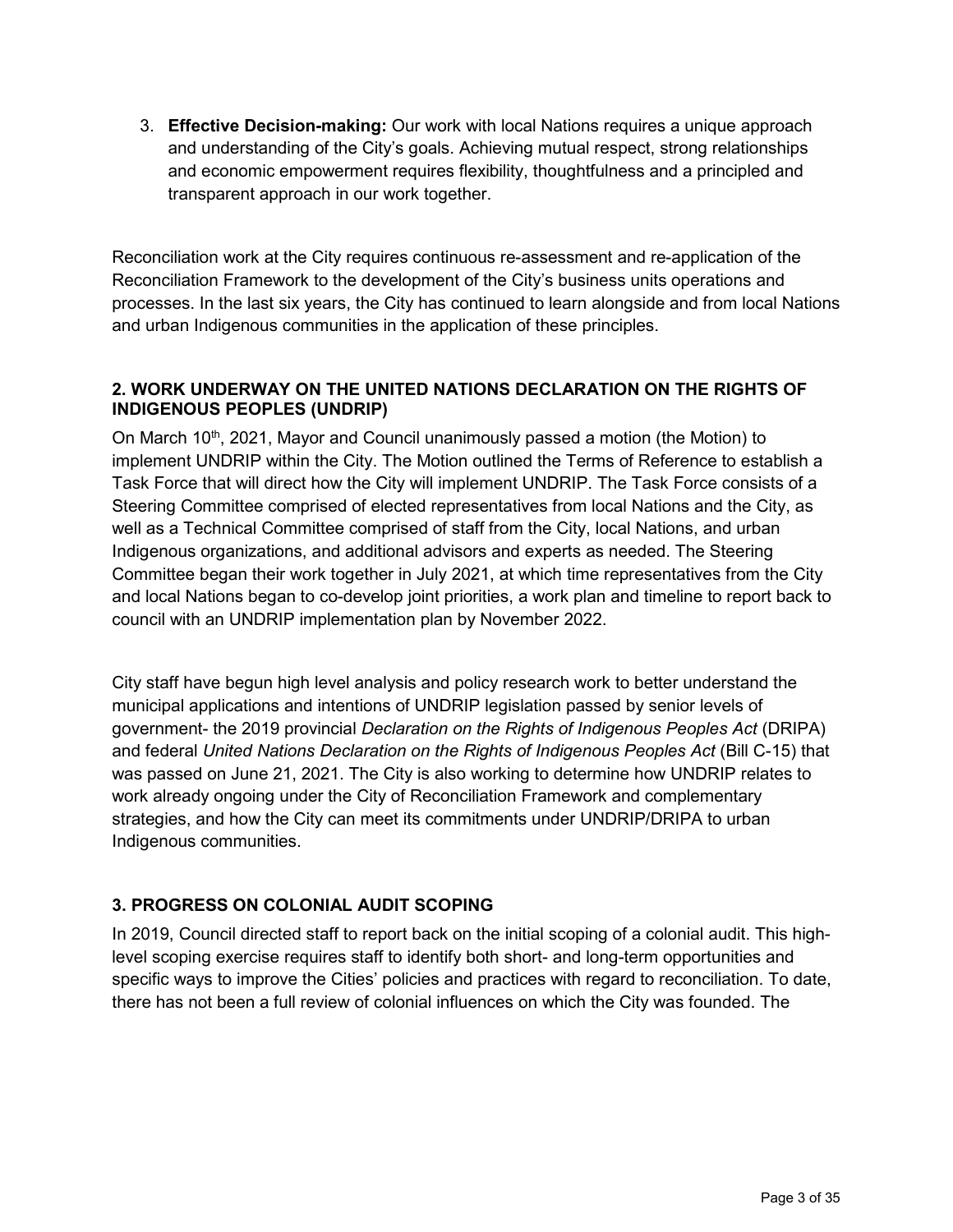scoping of the Colonial Audit began in early 2021, led by the City Manager's Office, (Intergovernmental Relations and Equity Office.

The City retained Reciprocal Consulting, an Indigenous-owned consultancy with the requisite skillset to conduct the Colonial Audit Scoping. Retaining Reciprocal Consulting to do this work also provided the necessary arms-length assessment to ensure an objective analysis and recommendations. The Colonial Audit Scoping is paying particular attention to a number of topics, including:

- A. Definitions of a Colonial Audit
- B. Parameters of a colonial audit, including timeline
- C. Review of Vancouver Board of Parks and Recreation Exploring Park Board's Colonial Roots and Current Practices
- D. Options for dedicated Indigenous-portfolio staff and teams
- E. Potential actionable goals of a colonial audit
- F. Potential outcomes measurements
- G. Potential City accountability mechanisms
- H. Options to provide capacity funding for local Nations and urban Indigenous organizations for City engagement and partnerships
- I. Review of ongoing initiatives, and opportunities that may overlap with a colonial audit
- J. City educational training opportunities
- K. Resources required for a colonial audit, including staff and budget considerations.

The Colonial Audit Scoping report will be presented to Council in late 2021 for decision on next steps with this work, including resource allocation and any integration with the above-referenced work regarding UNDRIP.

#### **4. CURRENT CONTEXT – COVID-19 PANDEMIC**

The COVID-19 pandemic disproportionately impacted Indigenous communities and strained community capacity and resources. The City reacted quickly in adapting its practices and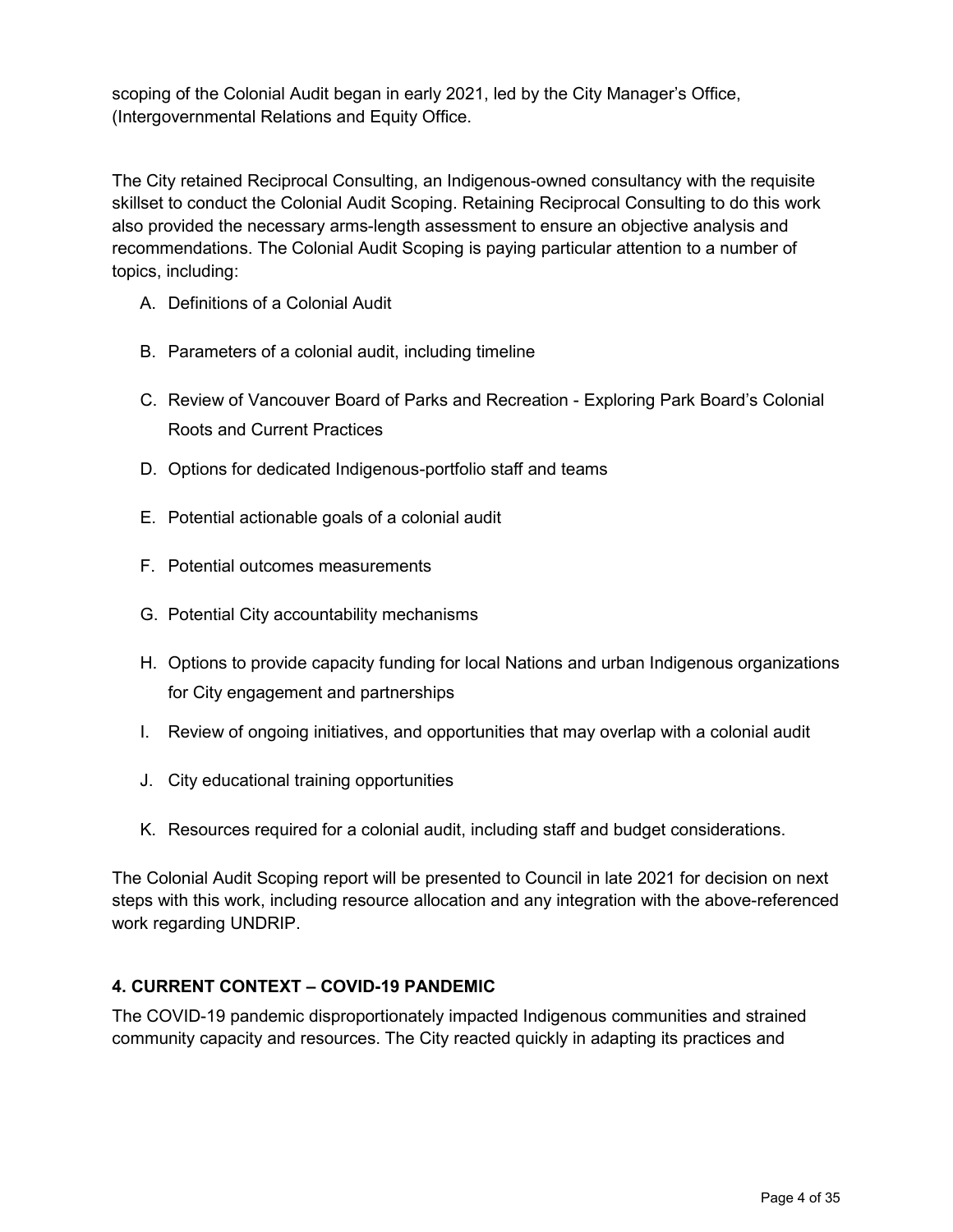projects in an effort to be a responsible government partner. An update to our strategy for engagement with local Nations has been an important part of this response. Staff cannot stress enough the importance of the City's interdepartmental coordination on reconciliation efforts at this time. Examples of evolving practices include:

- Ongoing communication and collaboration with local Nations staff about current priorities, community safety and mechanisms to respectfully handle emergency work arising.
- Collaboration of the City's Emergency Operations Centre (EOC) and MVAEC to advocate for resources to respond to the unique needs of urban Indigenous communities in Vancouver. In particular the Urban Indigenous Collaboration and Communication Hub, described in more detail below.
- Ongoing communication with urban Indigenous organizations to facilitate coordination with the EOC and responsiveness to cultural safety and priorities.
- Collaboration with the Missing and Murdered Indigenous Women and Girls Street Team to deliver nightly meals to Indigenous peoples in the Downtown Eastside, Stanley Park, Commercial Drive and other neighbourhoods.
- Coordination among City departments to ensure regular communication and coordination with MVAEC, Vancouver Coastal Health – Aboriginal Health, the First Nations Health Authority, and other Indigenous organizations to assess the impacts of the pandemic and government directives for emergency response. This work included identifying any gaps in services and avenues to provide City assistance.

# **5. KEY ACHIEVEMENTS SINCE LAST COUNCIL REPORT (JULY 6, 2020)**

### *A. City Managers Office*

The City has a government-to-government relationship with the local Nations which is foundational to all intergovernmental work. The City's Indigenous Relations Manager provides strategic advice on the City's overarching approach to reconciliation and intergovernmental relations across all of the City's business units. This work is coordinated through a number of mechanisms including regular intergovernmental staff meetings, Council-to-Council gatherings, internal reconciliation staff team meetings, and standard interdepartmental Indigenous relations support and advisory processes.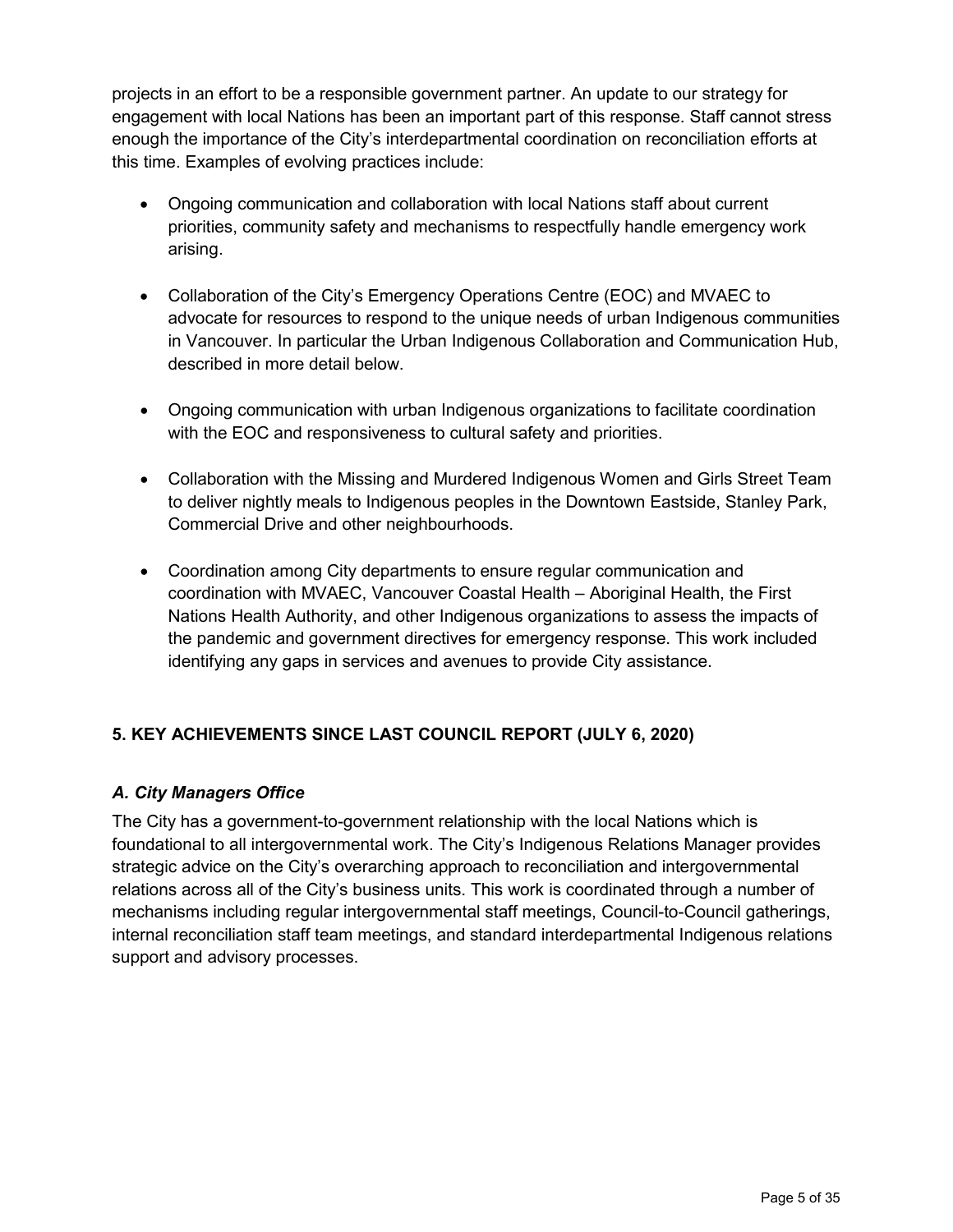In this past year, Council met with Musqueam Chief and Council, Squamish Co-Chairs and Council, and Tsleil-Waututh Chief and Council to strengthen their government-to-government relationships and discuss shared priorities. Due to pandemic restrictions, the Indigenous Relations Manager provided Nation staff with digital package updates of notifications, updates, and new referrals from City staff seeking to engage with local Nations.

### **i. Formal Agreements**

- Prior to 2013, when City Council first declared a year of Reconciliation, the City established formal working relationships through Memorandum of Understanding (MOU) with Musqueam Indian Band and Squamish Nation. Discussions are underway between the Tsleil-Waututh Nation and the Indigenous Relations Manager regarding a high-level MOU proposal. Still in its early stages, the MOU will be brought to the City's Corporate Management and Council when a draft proposal supported by both governments is complete.
- In January 2016, the City signed an MOU with MVAEC with the intention to establish a cooperative relationship in order to address the unique needs of the urban Indigenous population of Vancouver.
- The City currently has a Service Agreement with Musqueam Indian Band and is in the process of negotiating a Service Agreement with Squamish Nation for their planned Senask development. The City is committed to providing municipal services to the Nations at the same level as other residents in Vancouver.
- On January [2](#page-5-0)9, 2020, MST Development Corporation<sup>2</sup>, the City, and the University of British Columbia (UBC) signed a MOU advocating for the completion of the Millennium Line Skytrain to UBC.

#### **ii. Local Nation Engagement Strategy**

- The City is encompassed by the traditional territories and consultation areas of the Musqueam Indian Band, Squamish Nation, and Tsleil-Waututh Nation. The City has formally acknowledged its place on unceded territories and takes a rights-recognition approach to intergovernmental engagement.
- The local Nations have released mandates stating their expectation to be engaged or consulted on projects that are located on their territories in keeping with their inherent, constitutionally protected rights and Title. Currently the responsibility for consultation

<span id="page-5-0"></span><sup>2</sup> MSTDC is the land development company wholly owned by the Musqueam Indian Band, Squamish Nation, and Tsleil-Waututh Nation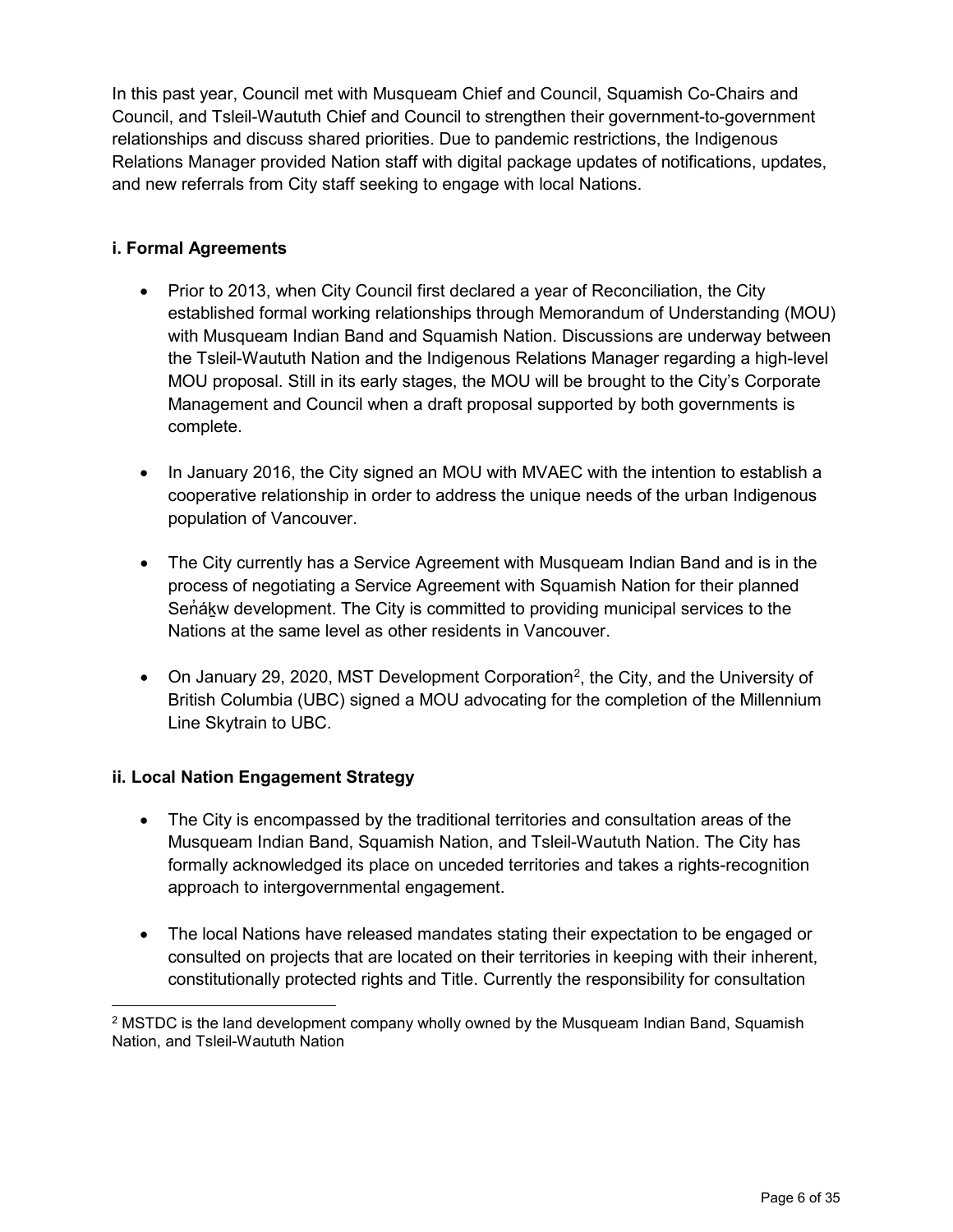with First Nations is with the provincial and federal governments and the City does not have this formal legal obligation in most instances; the City engages with the local Nations on the majority of its projects.

• Between February 2020 and February 2021, it is estimated that the City, Vancouver Park Board, and Vancouver Public Library sent over 250 referrals to staff from the local Nations for review and collaboration. In response to the increasing volume of referrals, the City has been called to implement a more coordinated internal engagement approach between departments and projects to respect the staff time and resources of local Nations. In response, the Indigenous Engagement Specialist and Indigenous Relations Manager developed and implemented a new city-wide Indigenous Engagement Strategy, launched in Summer 2021. The purpose of the new Engagement Strategy is to strengthen the staff-to-staff relationship between the governments and facilitate meaningful partnerships between the City and local Nations.

The renewed Indigenous Engagement Strategy includes:

- The establishment of a Reconciliation Directors Working Group
- New intergovernmental staff-to-staff meeting guidelines
- New minimum timelines for engagement
- A standardized and centrally coordinated engagement intake and referral process
- An engagement toolkit including an Indigenous Relations Protocol Guidebook, an Indigenous Style Guide, Indigenous Image Use Guidelines, həndəminəm and Skwxwú7mesh Language Advice, and a standard Intergovernmental Relations Intake Form.

Urban Indigenous engagement is led and coordinated by the City's Arts, Culture, and Community Services (ACCS) department, with the Indigenous Relations Manager and Indigenous Engagement Specialist assisting with engagement as needed.

#### **iii. Equity Office**

Since September 2020, the Equity Office has also provided the following services to Indigenous staff working for the City:

a. Creation and ongoing administrative support for a staff-led Indigenous Employee Resource Group open to all staff who identify as Indigenous.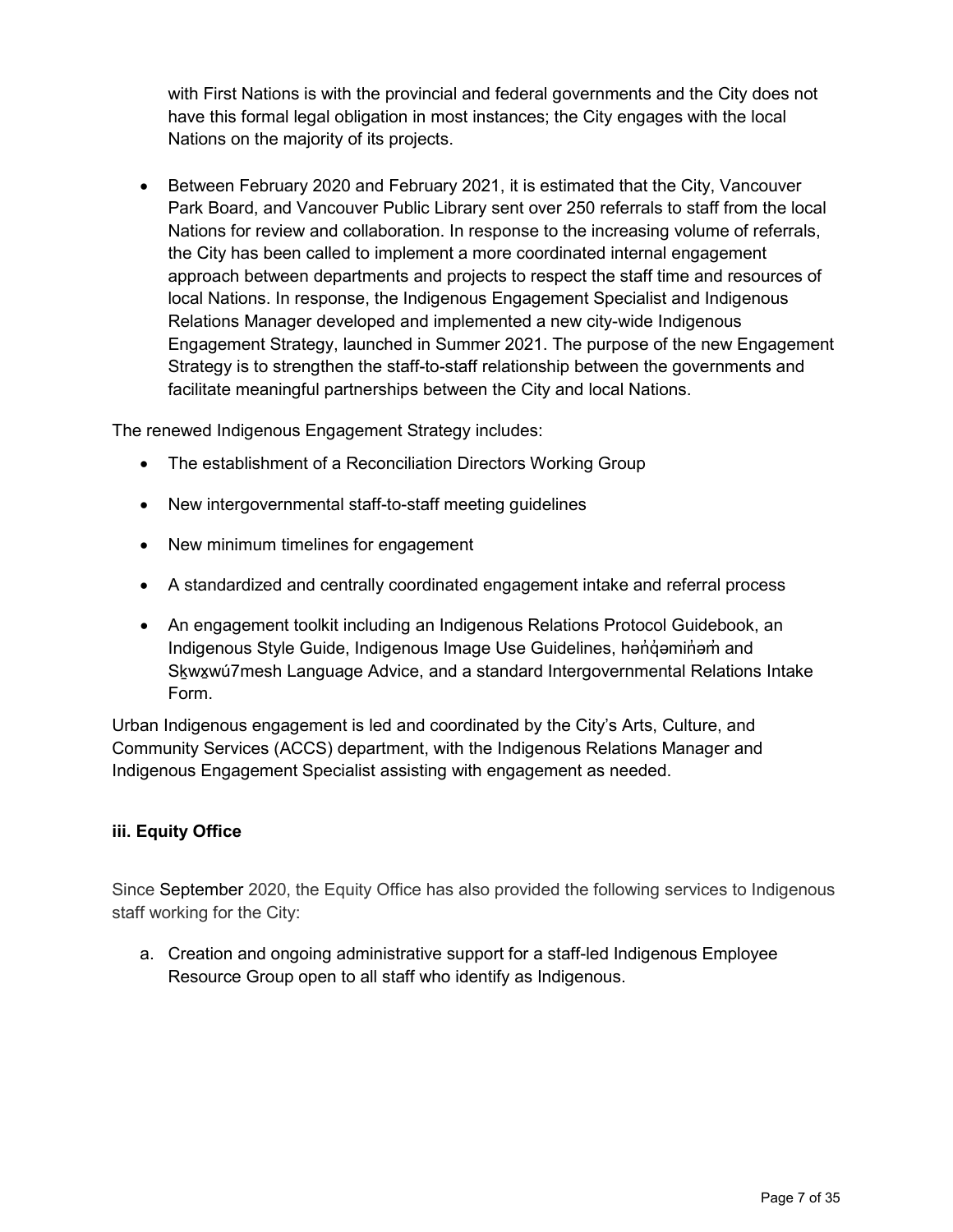- b. Conceptualization and rounds of internal consultations on an Elder in Residence Program, the goal of which is to provide cultural, emotional and spiritual support to Indigenous staff.
- c. Safe disclosure, consultation and referral services available to any Indigenous staff experiencing racism or other forms of harm in connection with the workplace.
- c. In partnership with the Department of Human Resources, working towards enhancing culturally responsive mental health supports for Indigenous staff.

In partnership between the City's Social Policy team and the Equity Office, the Equity Framework (EF) was completed and adopted by Council on July 20<sup>th</sup>, 2021.

The Equity Framework is a conceptual, foundational document that describes what is meant by the word equity, why doing work on equity is essential, what key concepts orient the City's internal processes and decision making in this area, and how these concepts can be embedded into the City's work through individual and organizational commitments. Crucially, it defines the City's equity work to be centered on four notions: Indigenous Rights, racial justice, intersectionality, and systems approach to change.

The development of the Equity Framework included a series of conversations with Indigenous partners to ensure there was an appropriate relationship between the Equity Framework and the Reconciliation Framework. As a result, the Equity Framework reflects the history of settler colonialism and the priorities of Indigenous communities, without creating a false equivalency between the concerns of Indigenous communities and those of equity-denied communities such as Black and other racialized people. The Equity Framework articulates the unique and inherent rights of Indigenous Peoples and confirms that while equity denied groups have commonalities and need to stand in solidarity with Indigenous communities, the distinctness of Indigenous sovereignty must be upheld.

# *B. Arts, Culture, and Community Services (ACCS)*

In January 2021, ACCS hired the first Senior Indigenous Planner to liaise with Cultural Services and Social Policy to develop internal and external strategies. The Senior Indigenous Planner works closely with the urban Indigenous communities such as MVAEC, and leads the City's efforts in this area. Their work includes stewardship of the City's MOU with MVAEC, supporting the City's healing and wellness responses, and coordinating Reconciliation efforts with the Indigenous Relations Manager and Directors of Social Policy and Cultural Services.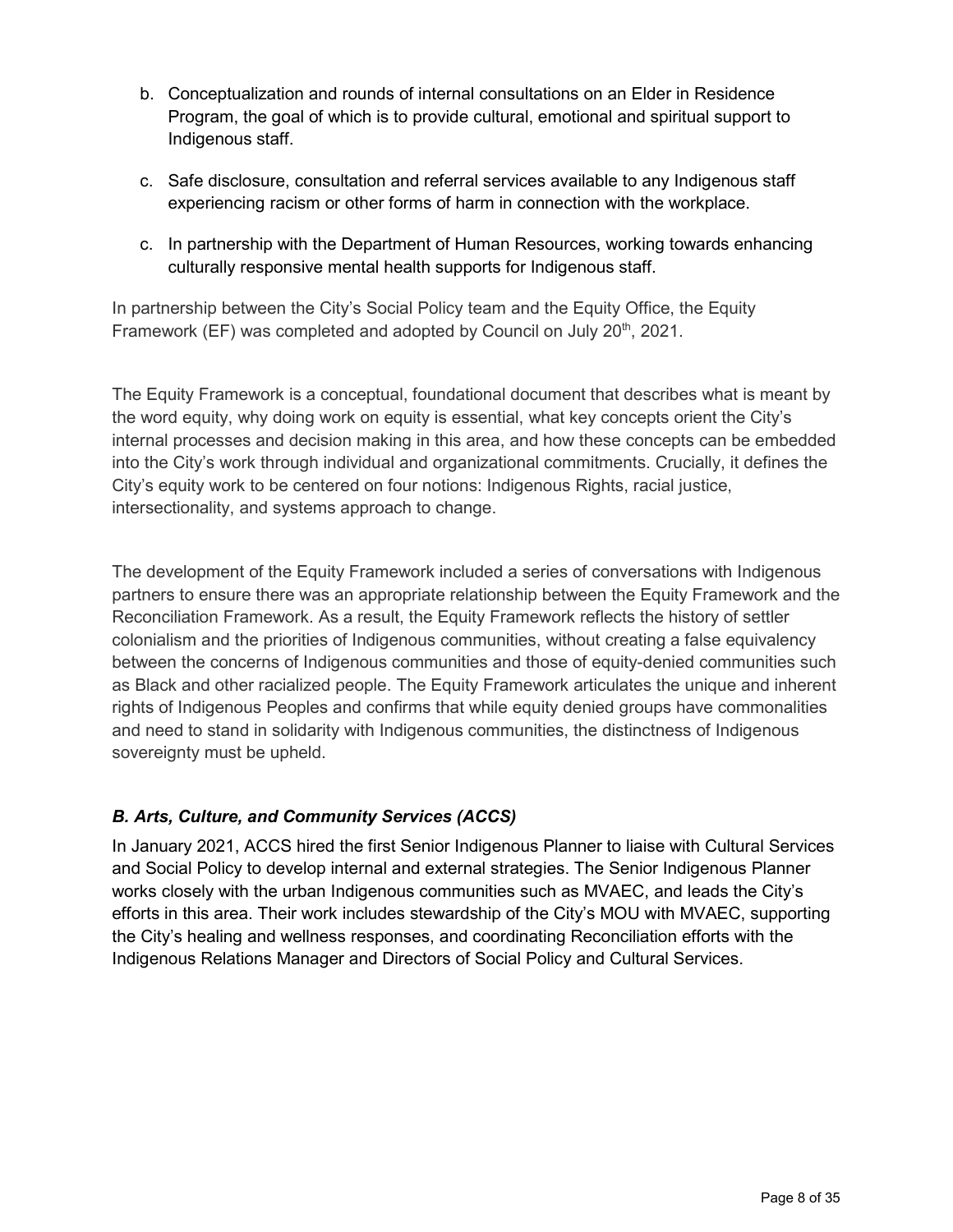### **i. Murdered and Missing Indigenous Women and Girls Calls for Justice and Red Women Rising Report**

Social Policy and Projects have a dedicated staff member working on an analysis to identify and recommend opportunities to integrate key recommendations from the Missing and Murdered Indigenous Women and Girls National Inquiry final report Reclaiming Power and Place and the local report Red Women Rising: Indigenous Women Survivors in Vancouver's Downtown Eastside (the "Reports"). This review and analysis will identify alignments and misalignments between the Reports and City policies and priorities. The work will include comprehensive engagement and liaising with community subject matter experts, agencies, leaders and government to ensure this knowledge is applied in the consideration of policies, programs and investments that may fill the gap.

### **ii. Early Learning and Child Care**

- Funding from the BC Ministry of Children and Family Development (MCFD) enabled the City to provide \$292,500 in funding to MVAEC to fund an Early Learning and Child Care (ELCC) Planning and Capacity Development position for the period of January 2019 - March 2021.
- MCFD has re-invested funding to continue the position until March 31, 2023. The funded position supports meeting the early learning and childcare needs of urban Indigenous families in the Vancouver area by:
	- $\circ$  Providing strategic planning and coordination of Indigenous early learning and childcare services to ensure families can access culturally safe and supported ELCC services
	- $\circ$  Supporting data collection to inform the BC Childcare Plan, developing linkages between Indigenous service providers and partners, the City, and MCFD
	- o Supporting capacity development of Indigenous ELCC service providers.

#### **iii. Indigenous Healing and Wellness**

Ongoing work in Indigenous Healing and Wellness in Social Policy will continue in 2021. There are currently three opportunities being undertaken by staff.

1. 52-92 East Hastings - Mixed-use project led by Aboriginal Land Trust in partnership with BC Housing, Lu'ma, Vancouver Native Health, and Raincity. Includes Single Room Occupancy (SRO) replacement, Indigenous family housing, and an Indigenous Healing & Wellness Centre.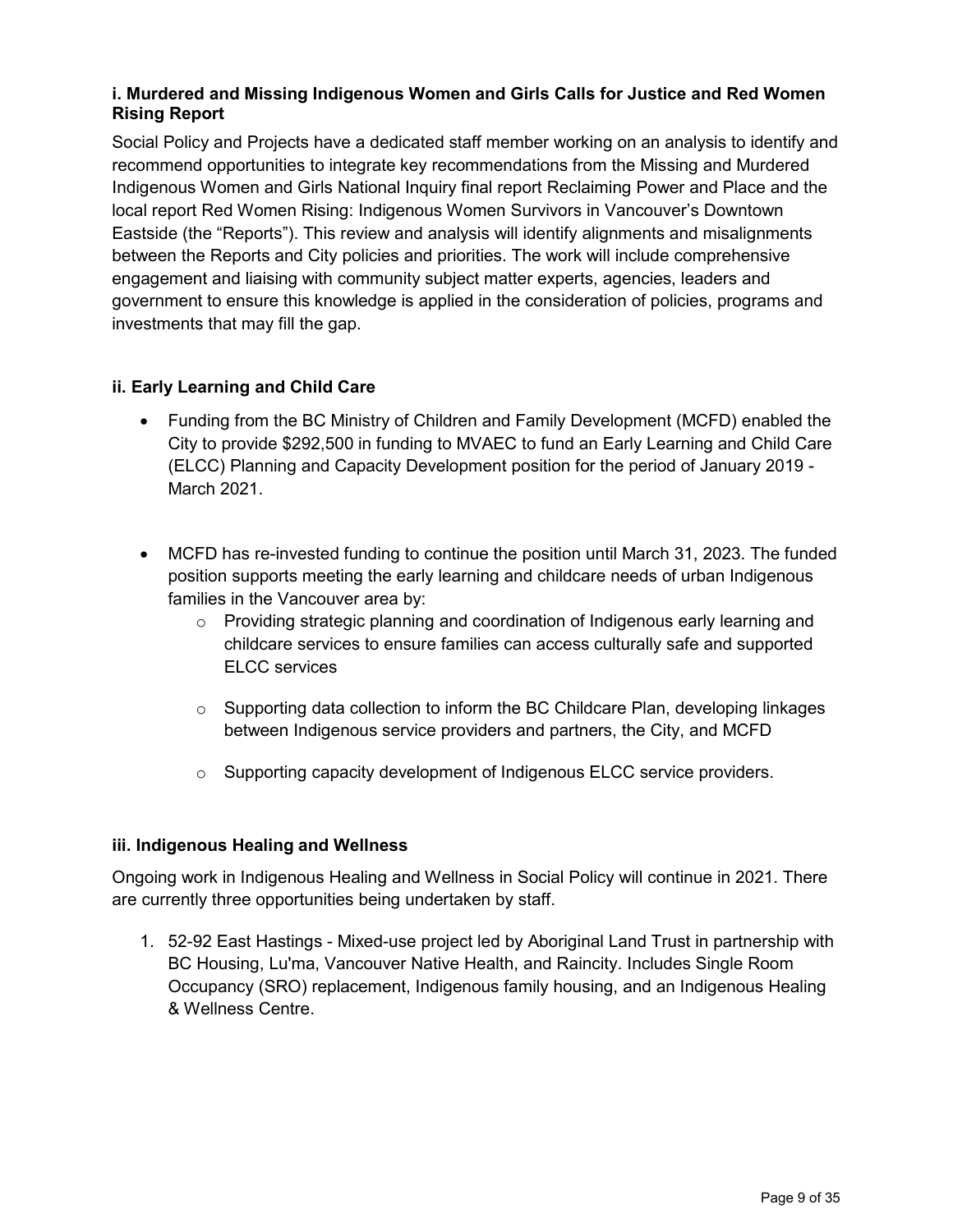- 2. 41 East Hastings Early explorations to develop Indigenous Healing and Wellness Centre with focus on Indigenous women in partnership with Atira (Olivia Skye) and VCH Aboriginal Health. City will contribute \$700K in approved capital dollars through DTES Plan action.
- 3. Crab Park Indigenous Healing Centre In May of 2019, the Park Board requested that the VFPA identify and support five different initiatives laid out by the Board. These initiatives included exploring the feasibility of a new healing centre and/or cultural centre in the Central Waterfront area. Further to this, the Park Board requested that staff explore the initiation of a working group to partner with the City of Vancouver and community stakeholders with a goal to transition the development and construction of an Indigenous-focused healing, wellness and/or cultural centre out of the theoretical and into action and reality. The renewed requests from the Park Board were echoed by City Council with further amendments in July 2019.

### **iv. Saa'ust Centre**

The Saa'ust Centre was established to support families and community members for the duration of the 2018 MMIWG National Inquiry's stop in Vancouver by providing trauma-informed counselling services, ceremony space and access to Elders and knowledge keepers. Following the Inquiry, the City of Vancouver continued to support Saa'ust to remain open until such a time that an Indigenous Healing and Wellness Centre opens in the Downtown Eastside.

Staff continue to work with the community, health sector, and government partners to identify opportunities to create more spaces and places for Indigenous healing and wellness centres in the Downtown Eastside and in other Vancouver neighbourhoods.

#### **v. Anti-Racism**

The City's anti-racism and cultural redress efforts respond to direction from Mayor and Council and community recommendations and calls to action that specifically seek to address racism, hate, and discrimination, including anti-Indigenous racism.

This work continues to inform and reflect a range of City strategies including, but not limited to the Framework for City of Reconciliation, Healthy City Strategy, the Equity Framework (recently adopted by Council on July 20, 2021), and the proposed Accessibility Strategy. This also includes informing Vancouver community members and staff about the truth of what happened in residential schools and the ongoing legacy of colonialism and its impact on our communities.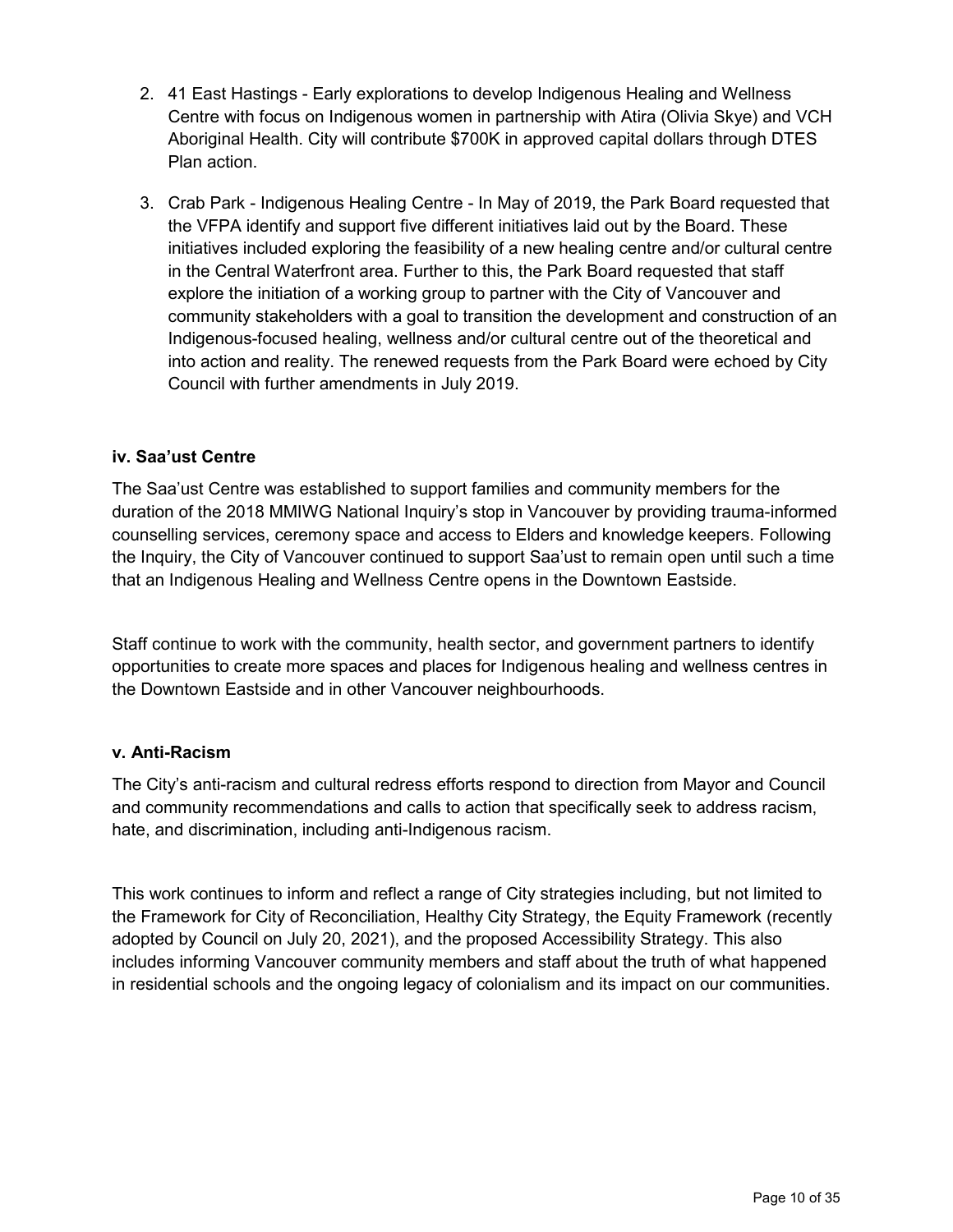### **vi. Decolonizing Data**

City staff continue to leverage partnerships to access customized and disaggregated data on Indigenous populations and publishing information in media such as demographic profiles and research on a more equitable recovery from the pandemic. Data on Indigenous populations also intersects with sovereignty, rights and title, and the city has a responsibility to develop datasets, methods, workflows and governance structures that support a more decolonized and community-led approach to working with Indigenous data. City staff are convening internal working groups, including an Equity and Decolonization of Data Community of Practice, to explore these questions and build capacity and relationships.

### **vii. Social Grants**

In April 2021, the Social Policy team initiated a "Solutions Lab" to bring together representatives from all grant programs administered by the City to build the City's internal capacity to support public benefit organizations and develop stronger alignment and a unifying vision for granting at the City grounded in furthering the City of Reconciliation and Equity Framework goals. Please see Appendix A for a comprehensive overview of all grants distributed by the Social Policy Grants and Data team in July 2020- May 2021.

### **viii. Chinatown Transformation**

The Chinatown Legacy Stewardship Group (LSG), comprised of key organizations and individuals in Chinatown, has reached out to local First Nations to begin an engagement process to better understand Chinatown as a neighbourhood on the unceded traditional territories of the local Nations and Chinatown's historic and contemporary relationship with Indigenous communities. A special guest from the Musqueam Indian Band was invited to give an address at the LSG inaugural meeting. Members of LSG participated in cultural visits to the Musqueam Indian Band and Tsleil-Waututh Nation as a first step towards establishing renewed relationships.

#### **ix. Sex Worker Safety**

Staff undertook a wide range of initiatives to support sex workers and to support sex workaffected Indigenous communities. This includes people that are not directly involved in sex work, but who are impacted through personal, familial, or intergenerational connections to sex workers or people at risk of exploitation.

• Vancouver Plan Engagement: In partnership with Vancouver Plan, staff hosted an engagement session facilitated by a community consultant, and including Elder Annie Johnson. Themes from the engagement included: overdose crisis & harm reduction,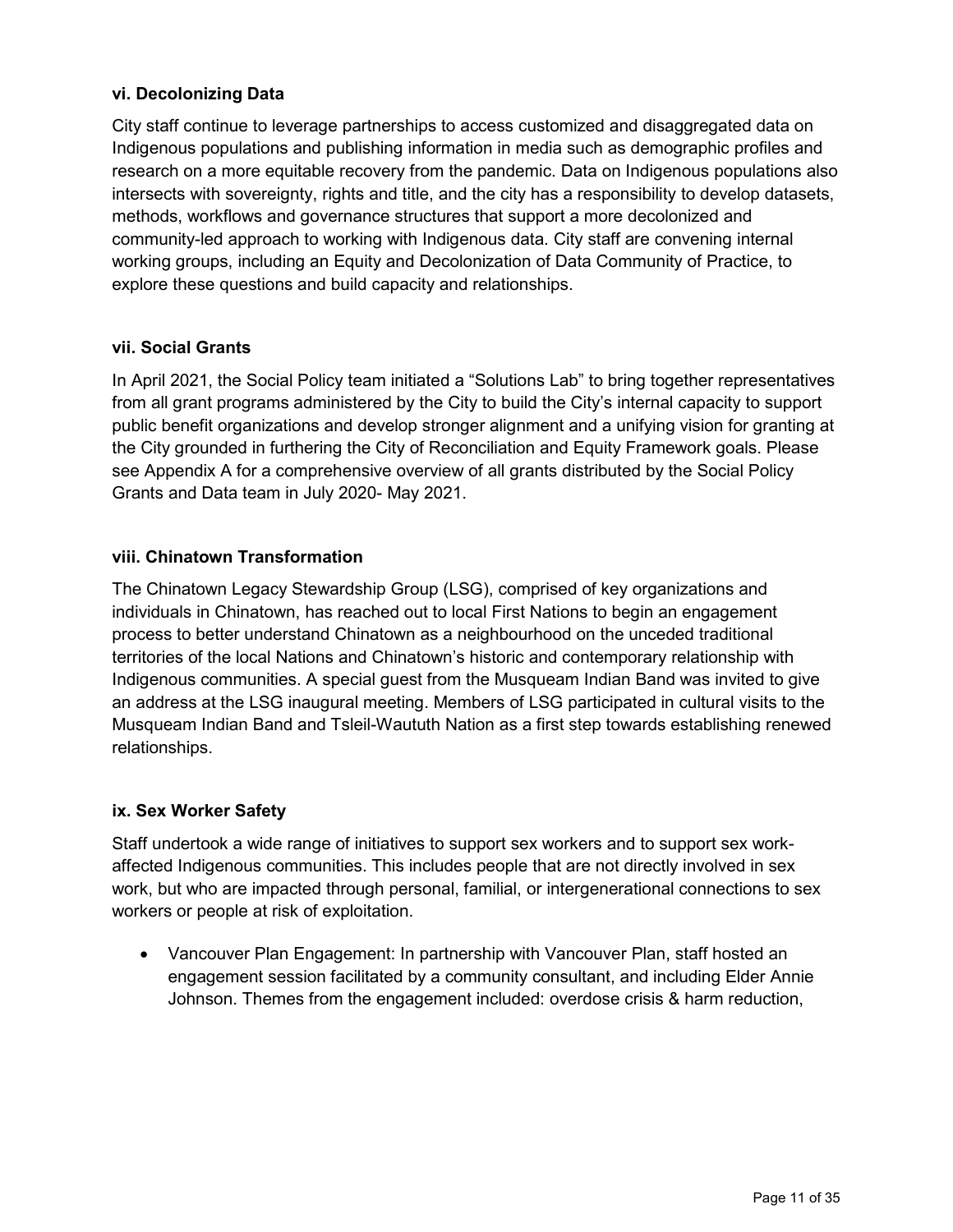reconciliation, decolonization, housing & evictions, peer led initiatives, affordable food, and law enforcement.

- COVID-19 Response Emergency Operations Centre: CIRES Peer Stewardship Program-Increased peer employment opportunities for Indigenous peers, prioritizing women, Two-Spirit, trans, and gender diverse folks, to conduct research, assess needs and identify service gaps related to COVID-19 protocols, food security, and safety plans.
- Two Spirit and Trans Indigenous Sex Worker Consultation Group- Ongoing engagements with Indigenous Two-Spirit and Trans sex workers to identify service gaps, including but not limited to: culturally specific housing, reduced access to employment, impacts of development to sex work areas, and support services.

### **x. Health Equity Collaborative**

The City of Vancouver has supported the work of the Health Equity Collaborative with dedicated staff time. The Collaborative released their final report "Believe Me: Identifying Barriers to Health Equity for Sexual and Gender Diverse Communities" in 2020. Unique to the study was a focus on hearing experiences of Indigenous, Black and People of Colour. Presentation of the report was in the form of ceremony held by Elder Bill White, Elder Roberta Price, and Elder Shane Pointe.

#### **xi. Urban Health**

In the City's health work there is a priority to work with Indigenous health leaders, Indigenous non-profit organizations, community-based organizations with a strong Indigenous focus, and Indigenous peoples with lived experience. The following initiatives are examples of work underway in Urban Health:

- *Section 56 Exemption to Decriminalize Simple Possession of Illicit Substances:* As part of the City's development of the Vancouver model for decriminalization, a number of engagement sessions with key partners were held, this included roundtable discussions with representatives from Indigenous organizations who are part of the Vancouver Community Action Team (CAT), such as: First Nations Health Authority, Aboriginal Community Policing Society, and Western Aboriginal Harm Reduction Society. Key themes included, but were not limited to: concern with VPD involvement, ongoing meaningful engagement, Indigenous cultural programming, and culturally safe health services, and gaps in addressing existing services.
- *Vancouver Community Action Team (CAT):* A number of community based initiatives were funded, including an Indigenous mentorship program in the DTES, films on stigma and substance use impacting Indigenous people, Indigenous peer wellness, and training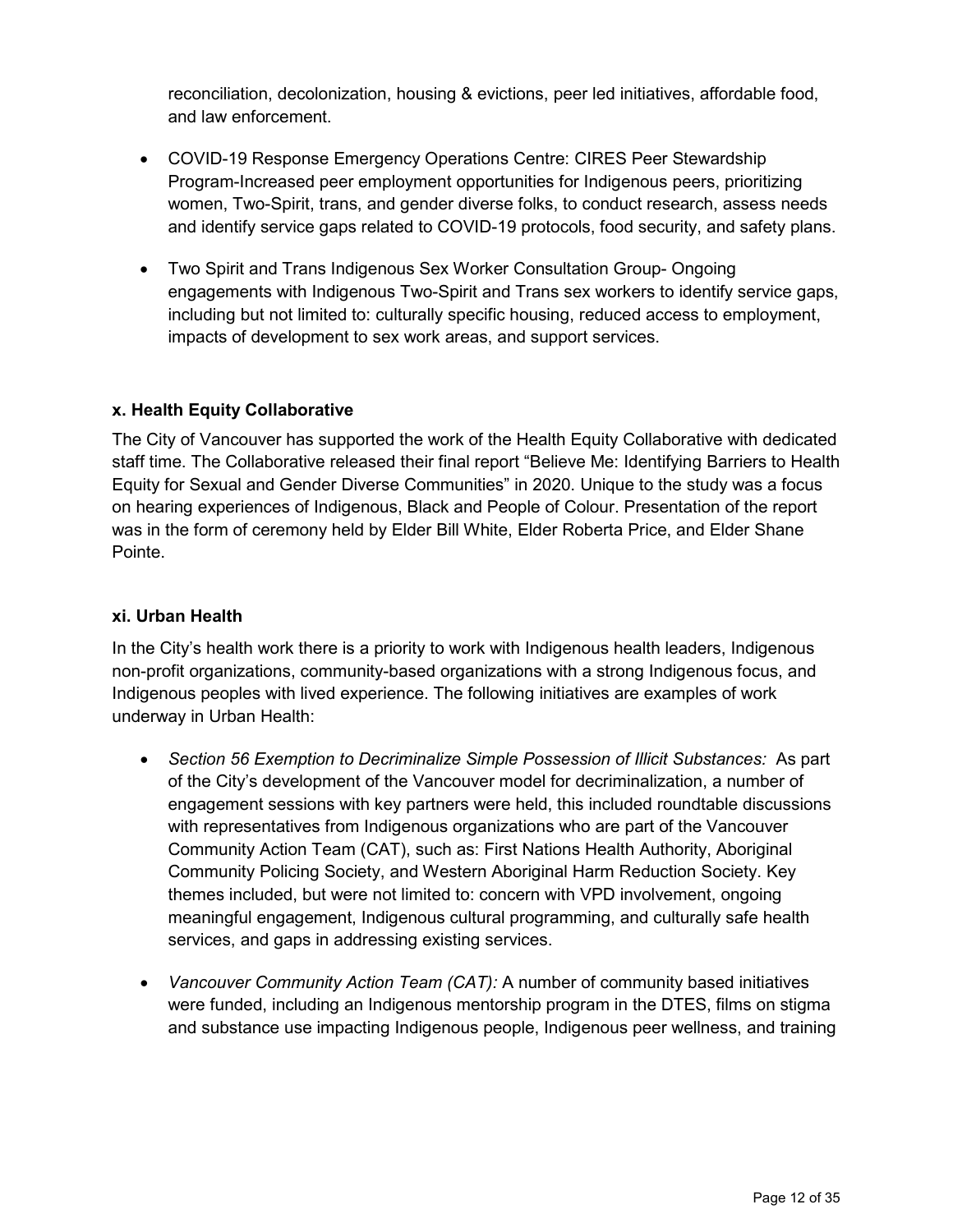on trauma informed approaches. Priorities for 2021 CAT activities include maintaining a focus on: overdose prevention and harm reduction services for Indigenous peoples, cultural safety, and centering Indigenous people in ongoing overdose crisis and COVID response.

- *Astoria Alcohol Harm Reduction:* In collaboration with numerous partner organizations including First Nations Health Authority, Vancouver Aboriginal Health, PHS Drinkers Lounge, WISH, DTES Neighborhood House, Strathcona Business Improvement Association, VANDU and people with lived experience the City is leading actions to find safer spaces for drinkers in the DTES near the Astoria by expanding the existing PHSled drinker's lounge. In addition, a washroom trailer program with peer employment and support services has been installed adjacent to the Astoria with a focus of supporting drinkers and sex workers.
- *Our Park Project:* In collaboration with Parks, Vancouver Coastal Health, the Western Aboriginal Harm Reduction Society and people with lived experience, staff are implementing a project in Andy Livingstone Park focused on destigmatizing substance use. A steering committee including people with lived experience, Parents from Crosstown School, local residents association, the Overdose Prevention Society, Vancouver Moving Theatre and representatives from Chinatown is engaged on the project.

### **xii. Carnegie Community Centre**

The Cultural Sharing and Indigenous Programs at the Carnegie Community Centre contribute in many ways towards the robust cultural connections within the Urban Indigenous community. Through respectful, inclusive, and holistic relationship-building, the Carnegie Community Centre offered Indigenous programming in a culturally responsive way to the Downtown East side area and beyond by branching out to all areas of Vancouver, onsite and virtually.

The Carnegie Elders-in-Residence program has grown to include not only an Elder in Residence, but also a Matriarch in Residence. This provides community members with an opportunity to engage in dialogue on traditional knowledge, language, and share connection to wisdom, support and teachings. The Elders are integral to supporting the Indigenous commitment at the Carnegie Community Centre, and foster innovation in programming to address community needs.

During the past year the Carnegie Community Centre Indigenous Advisory Group (IAG) was formed, comprised of Vancouver Urban Indigenous and Tsleil-Waututh community members. The IAG serves as an advisory body and a channel for communication. The IAG has advanced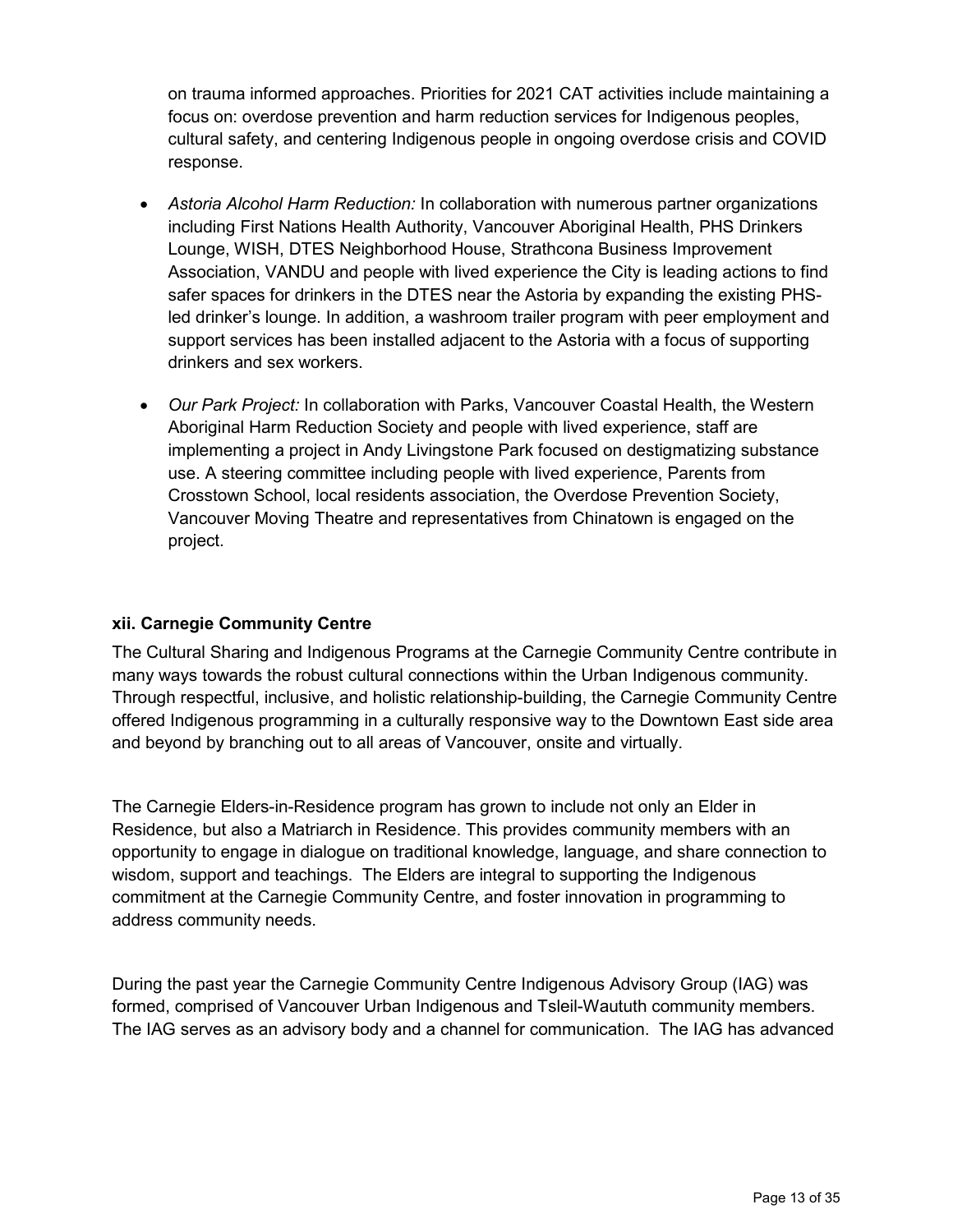relationship building with local Nations, given community members a voice, and created opportunities for Urban Indigenous Peoples to engage in culturally safe programming.

Several Indigenous Programs offered by the Carnegie Community Centre contributed to a sense of belonging and community connection during a challenging year. These programs include:

- Elders Mask making 4000+ Indigenous designed hand sewn masks distributed.
- Elders in Residence Virtual connection, including medicine teachings.
- Cedar Weaving Virtual workshops.
- National Indigenous Peoples Day and 'Hearts Beat' Community Celebration Socially distanced in-person and virtual event.
- Cultural Drumming and Song Socially distanced in-person and virtual events.

#### **xiii. Homelessness Action**

Through Homelessness Action Week funding, the City works supports partners, including the Aboriginal Mothers Centre Society and DUDES Club- Street Squad to support homelessness outreach, support, and connection services. Descriptions below provided by community partners.

- 1. Aboriginal Mothers Centre Society Homelessness Action Week
	- $\circ$  Targeted to those experiencing absolute homelessness, Indigenous people that hang out on the streets of Vancouver. Our people that are immobilized by their addiction and cannot walk up to the union gospel to stand in line for hours to be fed. We walk the alleys to find the most vulnerable people. Giving them warm meals and handing out warm jackets, toques, gloves, and mitts. Also, COVID-19 care packages with facemasks, hand sanitizers and gloves.
	- $\circ$  Strathcona Park, we get in contact with the people that are living in tent city to help find housing.
	- $\circ$  Make sure staff are safe and able to support people that do not have the means to find housing on their own.
	- o Applying for assistance and funding, to pay rent and sustain housing.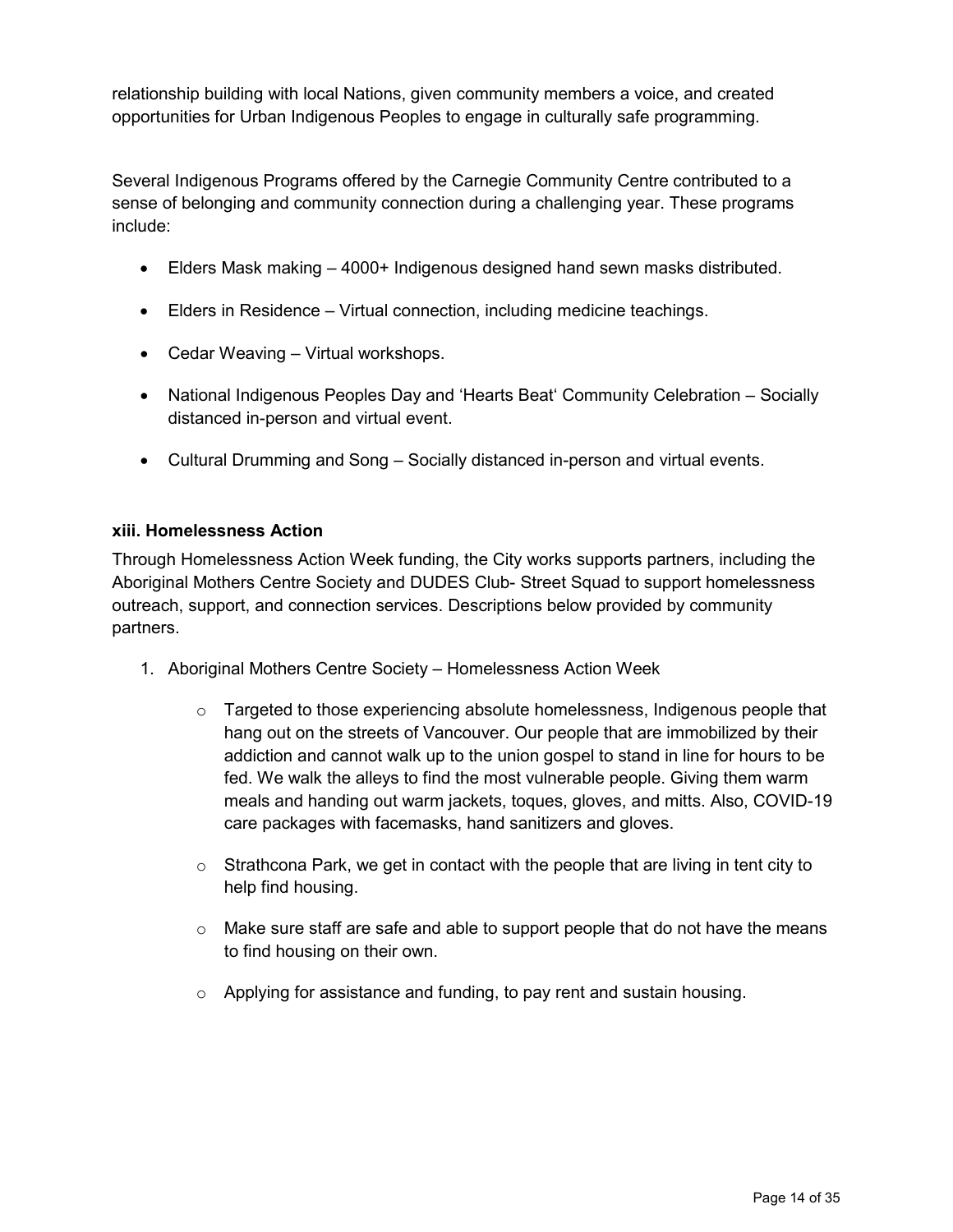- $\circ$  Grandview Park, where there are more indigenous people, and they are reaching different parks in Vancouver. Sleeping in tents and parkades that they can find to keep warm and feel safe.
- $\circ$  Giving resource information packages to help support people to get into warm housing. Help give information and phone numbers for housing supports in the DTES.
- 2. DUDES Club Street Squad COVID Outreach
	- o The project is a full-scale launch of the DUDES Street Squad (DSS) pilot program to meet the exponential increase in demand for outreach and support services driven by the COVID-19 pandemic. After the launch, DSS would run three days per week (as opposed to one), relying on 12 peer outreach volunteers and one peer facilitator volunteer. DUDES Club is proposing an increase in the geographic area served by DSS from the current three block range on East Hastings Street to other key neighbourhoods in East Vancouver including Strathcona Park (which has reached out several times to request DSS presence), and Grandview Woodlands around DUDES Clubs' new office space. Currently, the DSS runs as a pilot program one day per week, and engages four men, who are led by a peer facilitator, to do outreach along East Hastings Street.

#### **xiv. Indigenous Arts & Culture Grants**

• Cultural Services continues to allocate annual funds to the local Nations to support selfdetermined arts and culture projects.

#### **xv. Cultural Infrastructure Grants**

• A grant allocation of \$75,000 each to Musqueam Indian Band, Squamish Nation and Tsleil-Waututh Nation to support cultural space planning and research.

#### **xvi. Indigenous Cultural Mapping**

• This is a multi-year project which supports local Nations self-determined processes to incorporate Indigenous methodologies and relevant ways of working with cultural asset mapping, including tangible and intangible heritage assets, sites of significance, language and place names, traditional ecological knowledge frameworks with consideration for protected and archaeological sensitive sites.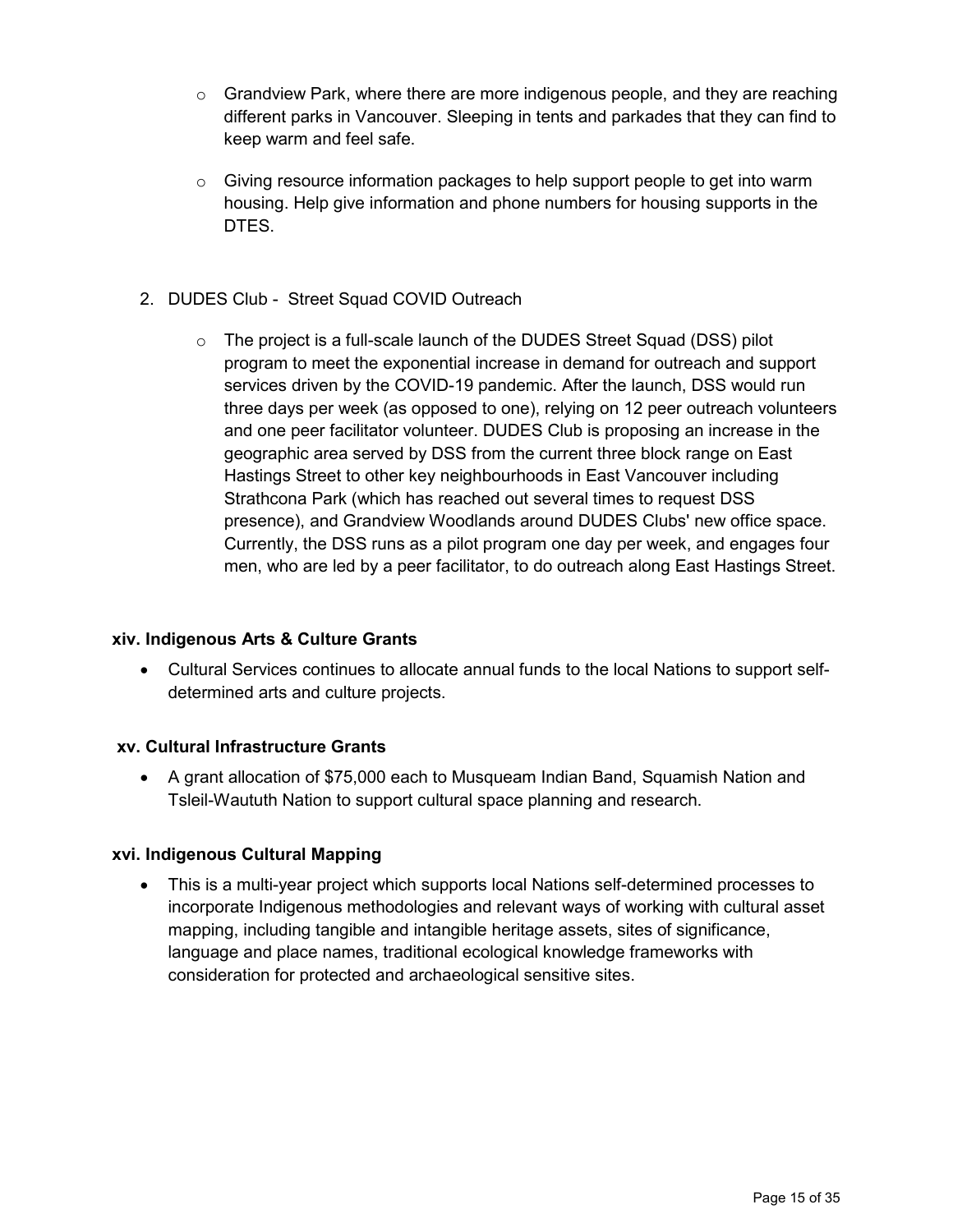### **xvii. Indigenous Language Revitalization**

• Further to the Council Motion recognizing 2019 as the International Year of Indigenous Languages, Cultural Services staff are working on an action plan to increase the visibility of hənai əmini əmind Skwxwu7mesh.

### **xviii. Vancouver Music Fund**

• This granting programing is delivered in partnership with Creative BC to support three program streams: Demo Recordings, Music Videos, and Industry Catalyst projects. For the last completed intake, 24% of projects were from Indigenous artists including: Michelle Heyoka, Lady Sinncere, Caitlin Goulet, Edzi'u, DJ O Show, KeAloha, Nite Sun, Biawanna, and Christie Lee Charles.

### *D. Civic Engagement and Communications (CEC)*

CEC provides internal and external communications support, engagement support, and media management services for all City departments, including on topics related to Reconciliation and Indigenous Relations. An Indigenous Engagement Specialist role was filled by the department in February of 2020. In the past year, some key work undertaken by the CEC team on the Reconciliation portfolio has included:

- i. Initiating a full review and update of Reconciliation web content on www.vancouver.ca, and convening a working group to develop a new Reconciliation digital strategy;
- ii. Supporting the recognition of significant events including Orange Shirt Day, MMIWG Memorial March, Indigenous Peoples' Day and Indigenous History Month on City social media and communications channels;
- iii. Working with colleagues in Engineering and Musqueam Indian Band staff on the development of a Heritage Awareness Communications Plan to support the protection of heritage sites.
- iv. Holding a department in-service training session on Indigenous Engagement, Intergovernmental Relations and best practices for respectful communications in March 2021.
- v. Offering strategic advice, process design, project review, and implementation support for engagement with local Nations and urban Indigenous communities on a range of key City projects and initiatives.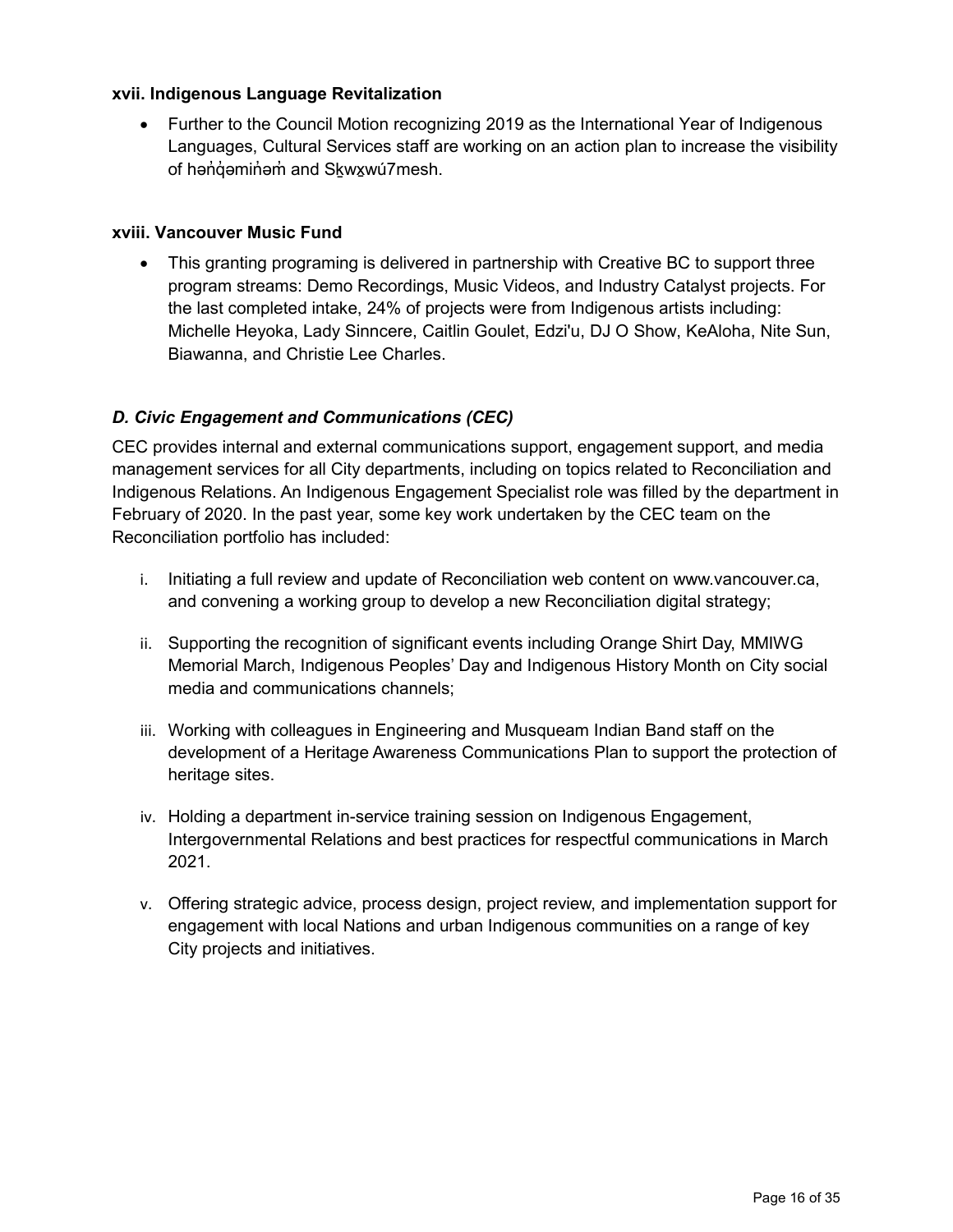### *E. Development, Buildings and Licensing (DBL)*

In January 2020, DBL's newly created Indigenous Liaison position was filled. Representatives from the local Nations provided input for the job description and recruitment process, participated in the interview panel and helped select a candidate. This dedicated role has responsibility for the coordination of departmental projects and initiatives that relate to First Nations DBL.

In 2018, the City's mapping and permitting system (called POSSE) was updated to alert City staff by flagging properties of archaeological concern, including those within and adjacent to provincially regulated archaeological sites. Utilizing this tool, DBL staff help manage cultural heritage sites through increased awareness, early notification to local Nations and applicants, coordination with the Government of BC's Provincial Archaeological Branch within the Ministry of Forests, Lands, Natural Resource Operations and Rural Development, and by taking appropriate actions, such as asking for archaeological studies to be undertaken or finding alternatives to avoid ground disturbance. DBL actively seeks direction from cultural heritage managers and archaeologists from the local Nations on development applications on private property that involve ground disturbance, and ensure that City permits on property within a Provincially-protected archaeological site will not be issued until the appropriate Provincial and First Nation's archaeological permits are in place. This property management tool has helped avoid inadvertent issuance of City permits that may damage or destroy First Nation cultural heritage. DBL continues to update and refine its management system and provide training to new employees.

In 2020, DBL handled approximately 65 permit enquiries and applications for work on properties identified within areas of archaeological concern. The department continues to work with local Nations staff to refine the development and building application process with the goal to protect significant cultural heritage sites.

#### **i. Locarno Archaeological Management Plan**

During Fall, 2020, a collaborative effort between the City and local Nations staff was renewed to develop the Locarno Archaeological Management Plan (LAMP). The idea of the LAMP was initiated in 2015. The project is a cross-departmental effort in the City with staff from Business Planning and Project Office, Engineering, Parks, City Managers Office, and DBL. The Plan is a response to ongoing development, on private and public property, in the Locarno area, that has the potential to disturb sensitive heritage sites.

It is anticipated that as a result of LAMP, a multi-jurisdictional committee, made up of representatives of LOCAL NATIONS, the City, and provincial ministries, will be formed to steward LAMP.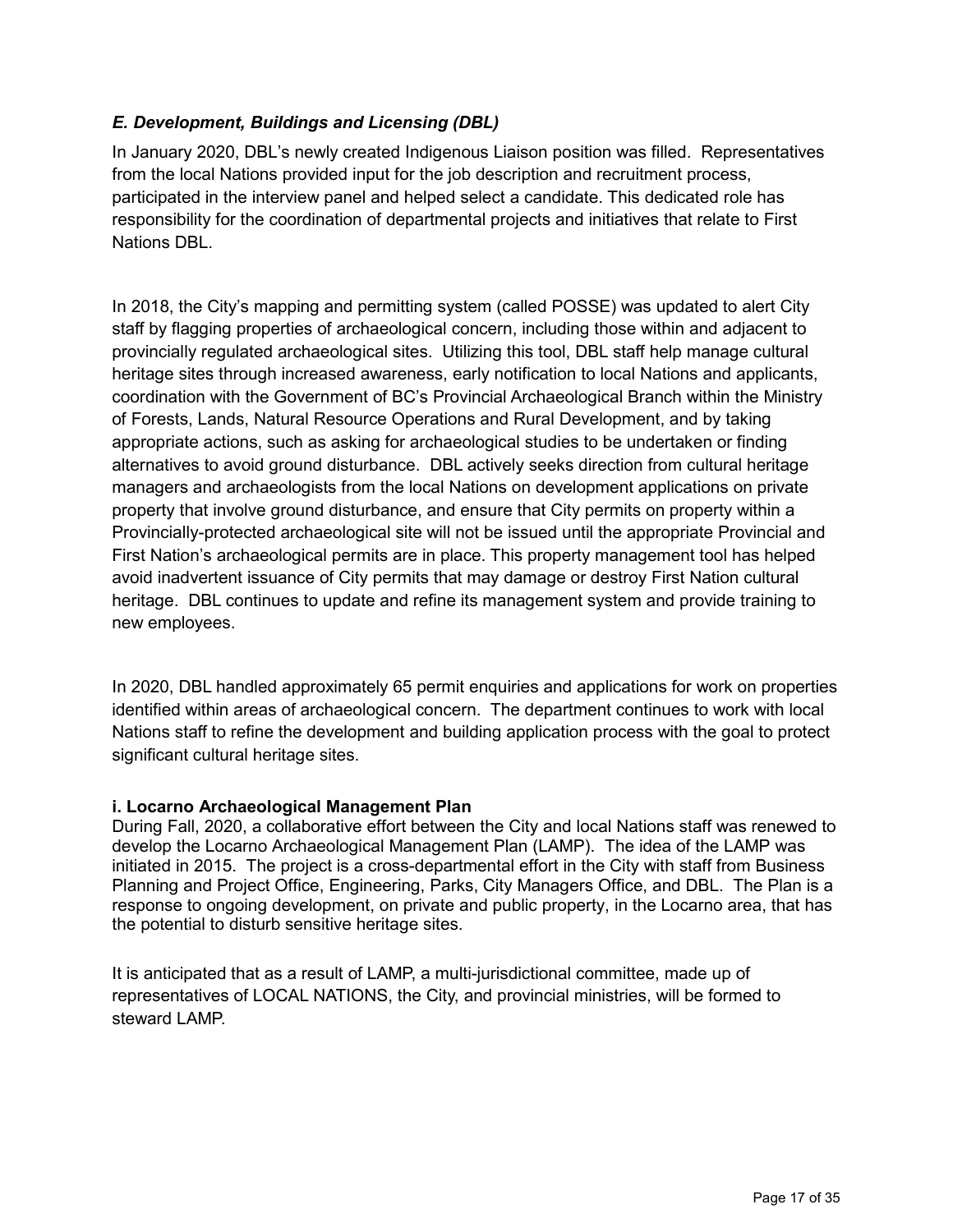# *F. Engineering Services*

Many Engineering projects involve ground disturbances in the urbanized environment, and occasionally near or within archaeological or culturally sensitive areas. With more than 800 work orders per day, understanding appropriate responses when ground disturbance is planned in or near an archaeological site is of outmost importance. In collaboration with local Nations, a number of initiatives have been identified to foster strong and cooperative relations.

The Engineering's Strategies and Standards (ESS) Indigenous Liaison Coordinator position works with the Archaeology and Indigenous Relations team to support reconciliation work, engagement and relationship building with local Nations. This position was recently filled in fall 2020. For summer 2021, the team has also hired an archaeology student intern – for a fourmonth term. The student will support the City's Archaeologist to gain hands-on experience managing heritage in a municipal setting in partnership with local Nations.

### **i. Archaeological and Indigenous Relations Work Updates**

Local Nations and the City co-developed and obtained a Multi-Use *Heritage Conservation Act* Permit from Province of BC in 2020:

- The City co-developed the methodological approaches outlined in the BC *Heritage Conservation Act* permit application with local Nations heritage managers and experts. Field directors and specialists from local Nations actively conduct heritage management activities under the permit.
- This permit authorizes immediate response to address emergent issues such as failing infrastructure located within areas of archaeological and cultural heritage significance without the need for a separate permit for each occurrence/incident. This results in cost- and time- savings. Routine work (e.g., service connections) is also conducted under the permit – the same benefits apply.
- To date, 24 projects have occurred under the permit several have been led by the Musqueam Indian Band Archaeology Department with support from other Nations.

### **ii. Update to Engineering Archaeology/Heritage Resource Protection Policy**

Policy updated to include additional areas of archaeological significance and increased internal review of potential areas of archaeological/heritage significance and has been shared with local Nations.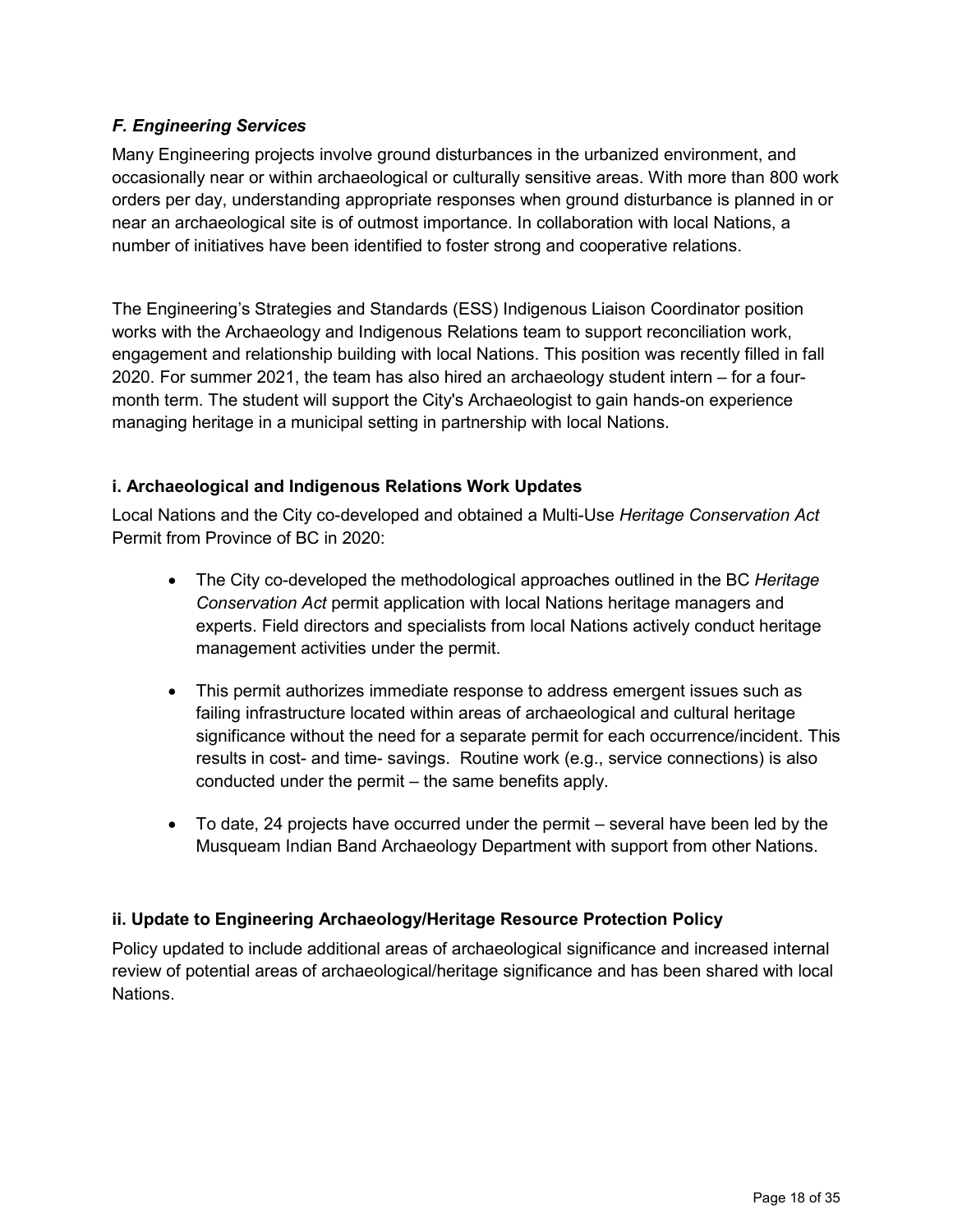#### **iii. Heritage Review Process**

- Both internal (public) and external (private) heritage management processes have been updated to allow for: increased collaborative co-management of heritage with local Nations; and, to help prevent inadvertent impacts to registered and unregistered archaeological sites.
- Hiring of Indigenous Liaison in DBL department will oversee heritage aspects with support from Engineering and Parks.

#### **iv. Expanded Archaeological Heritage Management Zones**

- Through discussions with local Nations, the City expanded heritage management zones and added this to the updated VanMap (staff) to increase heritage management oversight and awareness with the aim of preventing inadvertent impacts to unregistered and registered archaeological sites.
- Internal systems were updated to flag areas of potential archaeological/heritage significance on both public and private land.
- Authorizations are now required from City Archaeologist and local Nations prior to ground disturbance in areas of sensitivity.

#### **v. Increasing the Public's Heritage Awareness**

- City Archaeologist and local Nation representatives presented at the BC Professional Archaeologists Annual General Meeting on the City's process and co-management of heritage successes.
- City and Park Board Archaeologist contributed to Musqueam Indian Band Archaeology On-Line Lecture Series.
- Together with Musqueam Indian Band, the City is developing key messaging and an online campaign for the public, to allow for greater awareness of heritage management in the City.
- City and Musqueam Indian Band Archaeologists presented Archaeology and Heritage Awareness Training to the realtor community.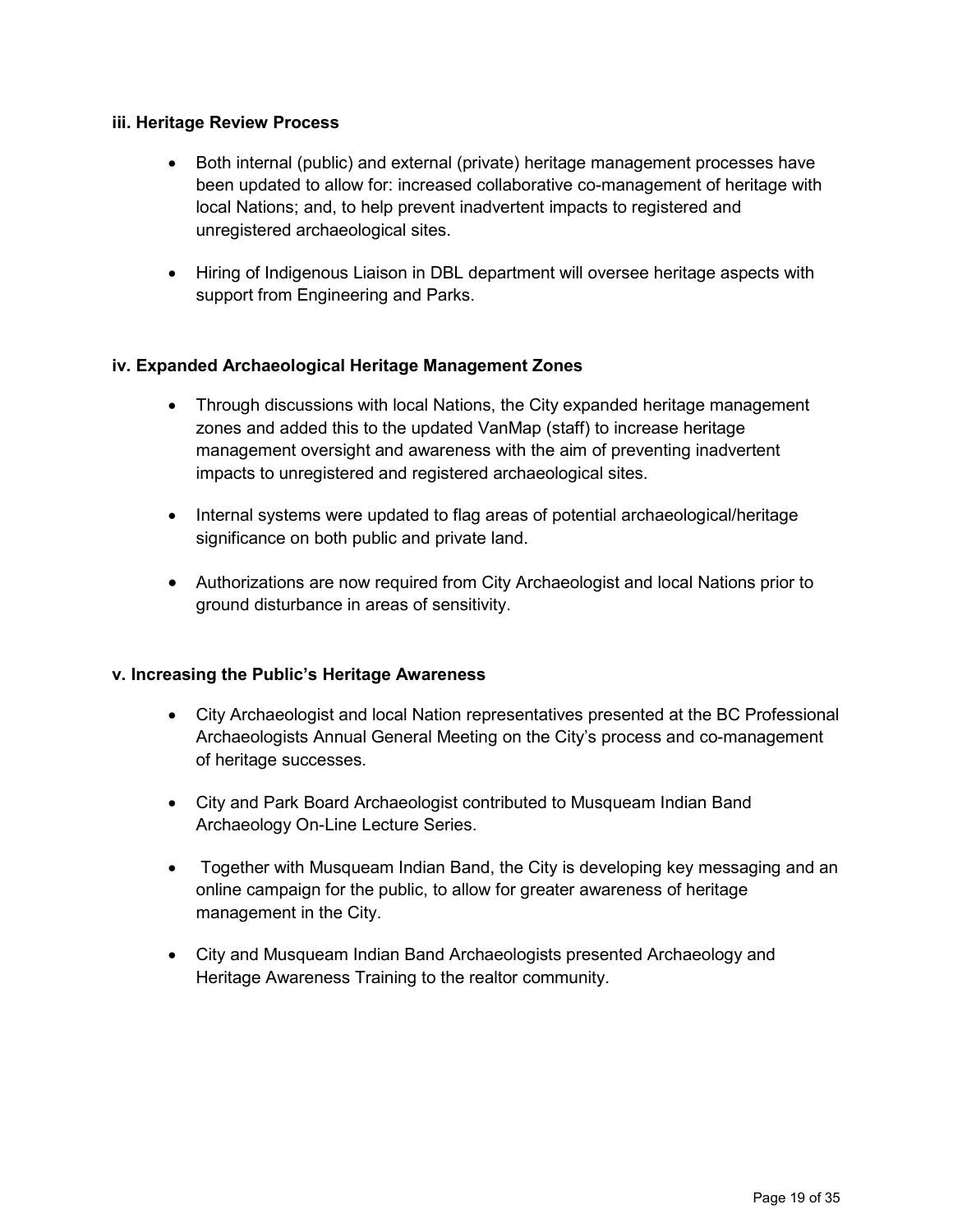- City Archaeologist provided archaeology and heritage awareness briefings to third party contractors (e.g., drillers) and utility providers (e.g., Telus, BC Hydro, Shaw) to further increase awareness of sensitive heritage areas and outline City/local Nations heritage management expectations/process.
- Indigenous Liaison Development Building and Licencing Department provides ongoing education to the public to outline responsibilities of developers/homeowners under the Heritage Conservation Act and to increase heritage awareness in the City.
- City and Park Board Archaeologists participated in career panel co-hosted by UBC and Musqueam Indian Band.
- At the request of local Nations and municipalities directly, City Archaeologist provides review of heritage management best practices and processes to assist local governments with understanding how to co-manage heritage in a respectful and collaborative way with local First Nations.

### **vi. Sen̓ áḵw Boundaries and Processes**

- Engineering developed an access request form for City staff requiring access to under the Burrard Bridge and surrounding Senakw area with Nch'kay Development **Corporation**
- Supported development of service agreement.

#### **vii. Engineering Staff Training**

- Since 2017, more than 1,700 City Engineering staff have been trained on issues related to Archaeology Management and Indigenous Awareness. Training that has continued from 2019 includes the Archaeology Chance Find Management course and Archaeology Policy, Process, and Management Course.
- Engineering Services has hosted two Lunch and Learns in 2020 and 2021 attended by 200+ staff each: one on incorporating social value into procurement; and, one on environmental stewardship at Tsleil-Waututh Nation.
- In 2021, the Indigenous Liaison Coordinator developed Indigenous Relations Overview Training. This includes, but is not limited to, an overview of Land Acknowledgements, the City's commitments as a City of Reconciliation, defining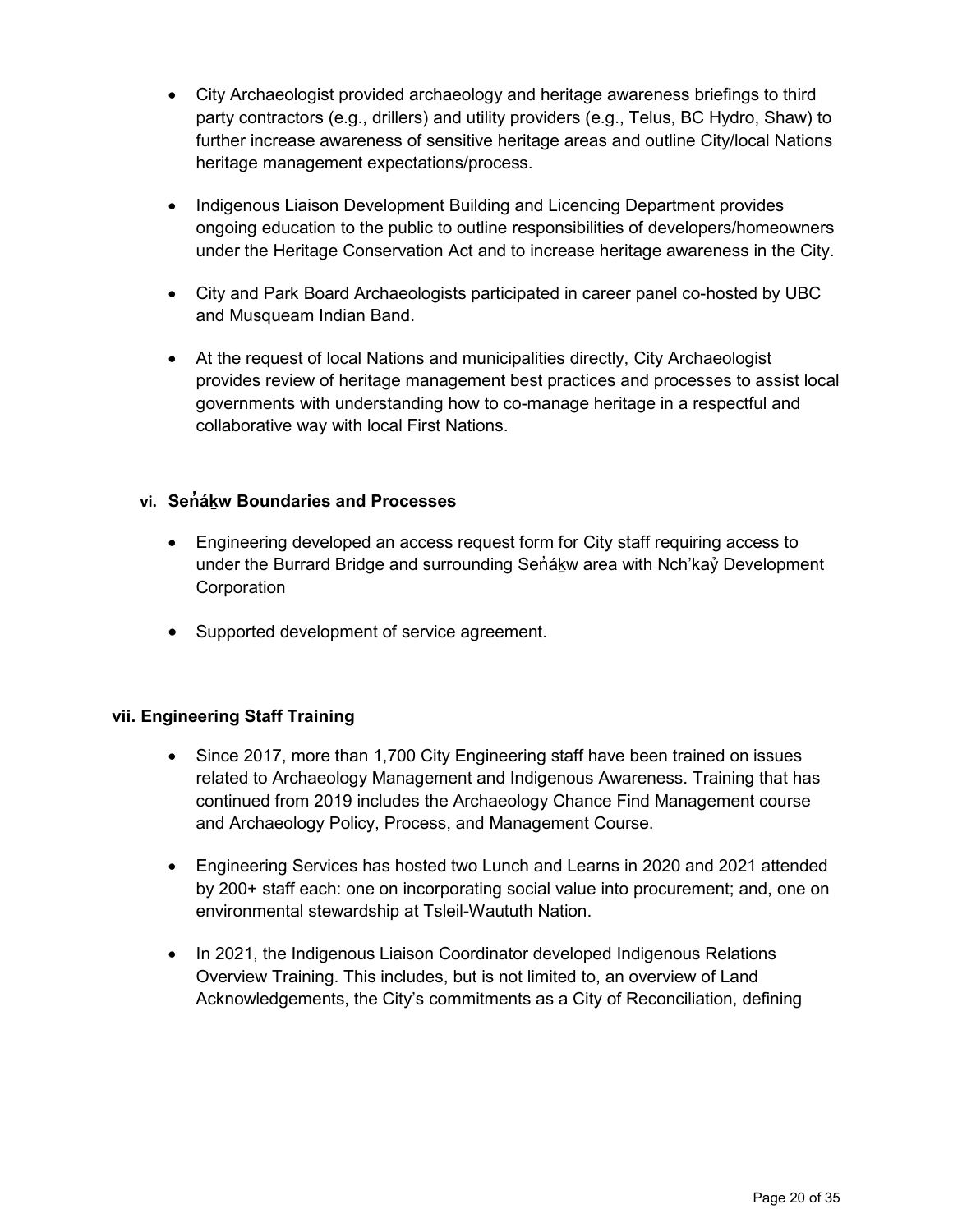colonization and reconciliation, and best practices for engaging with First Nations and the urban Indigenous population.

### **viii. One Water – Integrated Utility Planning**

The City is striving for an integrated approach, known as a 'One Water' approach, to support critical sewer, drainage and water infrastructure in a way that helps to restore and support healthy and resilient urban watersheds and communities. The City is engaged with host Nations on a number of One Water projects and will continue to collaborate on protection of local waterways going forward.

- *a. Development utility service planning: Jericho Lands*: The City is working with MST DC and Canada Lands Company to develop a policy statement that will guide the development of a 90 acre site on the west side of Vancouver. The developer's consultant team is currently investigating concepts and opportunities that embrace sewer, drainage and water utility servicing approaches that are well aligned with 'water sensitive city' principles, the Rain City Strategy and the City of Vancouver's One Water approach.
- *b. Sen̓áḵw Development lands*: Several Engineering Services Branches reviewed the preliminary utility servicing plan for servicing Senakw Development lands and provided feedback to Squamish Nation's Nch'kay Development Corporation representatives and their developer and consultant team.
- *c. Locarno-Jericho Flood Mitigation Study:* This project has been completed. The draft report was reviewed by *local Nations*. The final report was delivered to the City in December 2020.
- *d. Reconciled Futures Indigenous Youth Art Camp:* An art camp for Indigenous youth delivered by the Museum of *Vancouver* in partnership with the City Green Infrastructure Implementation Branch. The program involved nine Indigenous youth and six Indigenous artist mentors and provided an opportunity for the youth to express themselves through public art while learning about careers in art, museum curation and green rainwater infrastructure. The art installation at the 63rd and Yukon green rainwater infrastructure demonstration project is expected in July 2020 and will help raise public awareness about nature-based approaches for managing water. This project recently came in  $3<sup>rd</sup>$  place for the GSI Trailblazers award given by the Green Infrastructure Leadership Exchange.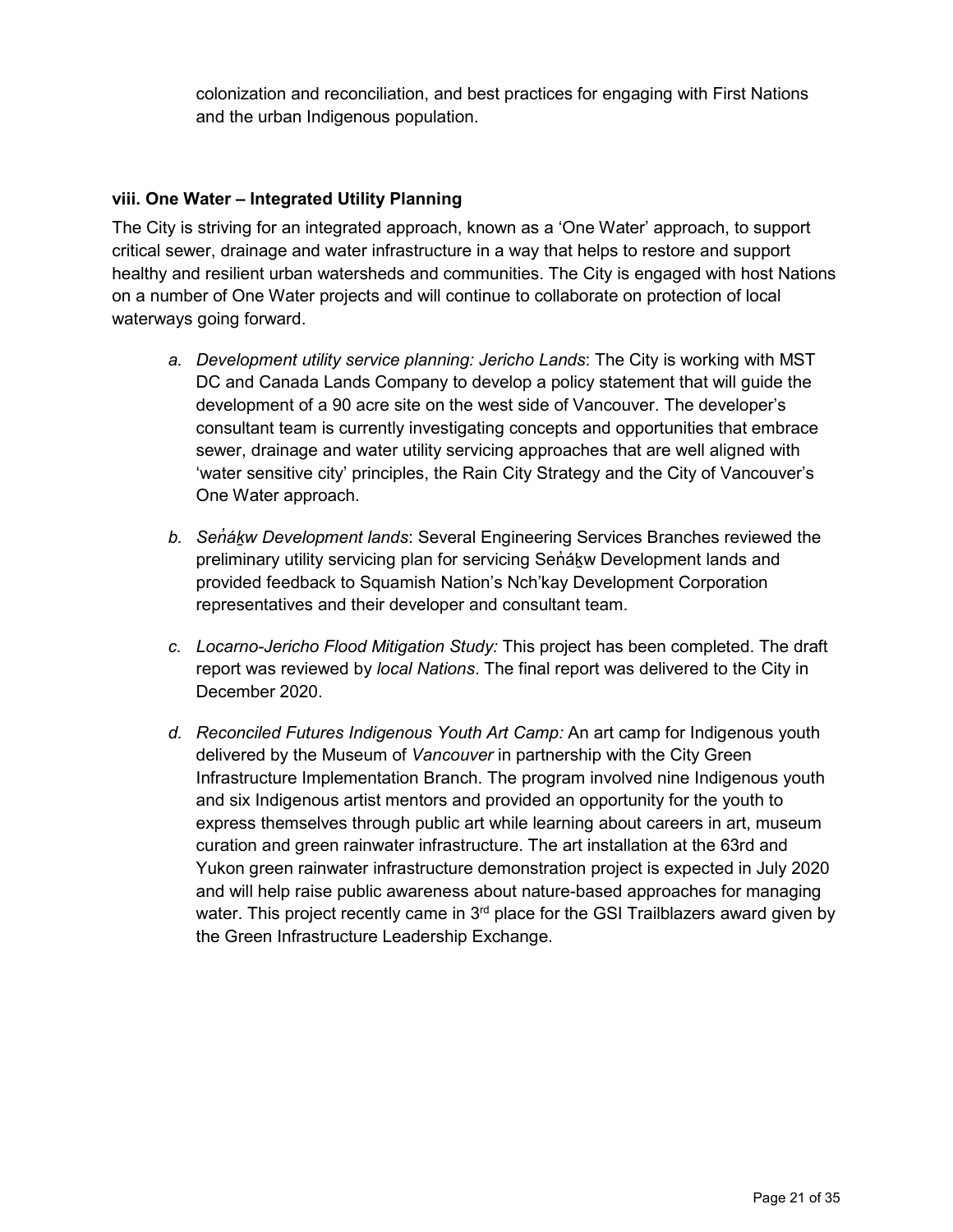### *H. Human Resources*

The City of Vancouver has a long standing commitment to equity, diversity and inclusion and the City's work in these areas is increasingly woven into all aspects of City business.

### **i. Training and Development**

In 2021 several Indigenous cultural competency training courses for staff were successfully reinitiated, including the following:

- Residential Schools and Colonization
- Working Effectively with Indigenous People

In collaboration with the Indigenous Relations group and the Equity Office, HR also led the development of a *Land Acknowledgement* training course for staff this year, which will be finalized shortly. This course provides staff with the context and knowledge to ensure that land acknowledgements are being effectively integrated into City meetings, gatherings and other engagement activities.

### **ii. Employee Benchmark Survey**

In the spring of 2021 the City conducted its first Employee Benchmark Survey in an effort to collect disaggregated workforce demographic data and employee experience data. The survey included several Indigenous identity questions that will allow the City to compare its workforce demographics with community demographic data from the Canadian census. The survey results will serve as a benchmark for future surveys and will help to inform City programs, policies and initiatives moving forward.

#### **iii. Collective Bargaining**

In addition to the long standing inclusion of employment equity commitments in collective agreements with CUPE Locals and the City, new provisions have recently been incorporated in the latest round of bargaining.

- CUPE Local 1004 and the City have agreed to provisions providing special paid leave to indigenous employees who are carrying out responsibilities or obligations during Indigenous spiritual/ ceremonial events.
- CUPE 391 and VPL have developed a process for Indigenous Elder representation to attend with shop stewards in supporting members, and new provisions that broadly support employees' attendance and participation in observances required by faith or culture.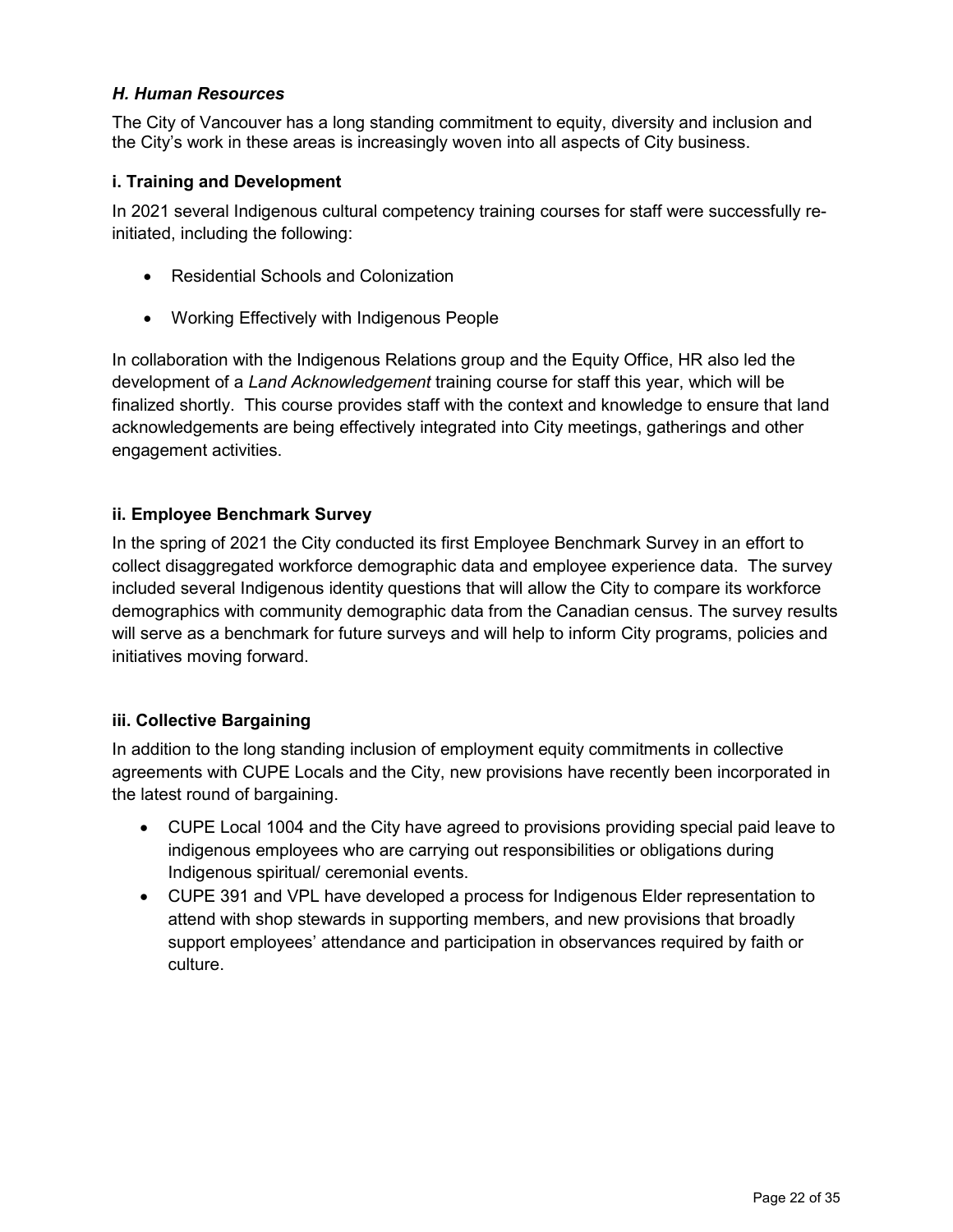### *I. Planning, Urban Design, and Sustainability (PDS)*

PDS has recently hired a Social Planner I position to assist with building capacity and Indigenous cultural competency within the department.

#### **i. Marine Landing Review**

In Fall 2020, staff began an area analysis for Marine Landing in Marpole which responds to recent Council policy changes supporting delivery of affordable housing and intensification of job space around the Marine Drive Station. Feedback on the draft guidelines is currently being sought from Musqueam given both historical and on-going presence and stewardship in this part of Marpole.

#### **ii. Vancouver Plan**

The Vancouver Plan (city-wide plan project) continues to embed Indigenous Knowledge(s) through the planning process and has developed partnership agreements with capacity funding support with each of Musqueam, Squamish and Tsleil Waututh (MST) First Nations and with Urban Indigenous communities through Metro Vancouver Executive Aboriginal Council (MVEAC) to ensure ongoing engagement in the work. Engagements on MST cultural heritage and on sea level rise planning in Vancouver Plan are underway as well as policy development on advancing Reconciliation through land use planning. Vancouver Plan's key deliverable is a high-level land use plan that identify areas and directions for future housing, jobs, community amenities, parks and transportation systems informed by the plan's provisional goals and lenses of reconciliation, equity, and resilience. Further information on VanPlan work related to reconciliation is outlined in Appendix C.

#### **iii. Jericho Lands**

- The City is working on two joint venture partnership projects between the Musqueam, Squamish and Tsleil-Waututh ("MST" Partnership) and Canada Lands Company ("CLC"). The first project, the Heather Lands, is a 21-acre site located within the Cambie Corridor. A rezoning application for the site was received in Fall 2020. The application includes new parks and open space, a cultural centre, a childcare centre and approximately 2600 housing units, of which 540 are social housing and 400 are rental housing units. It is anticipated that Council will consider this rezoning application later this year.
- The second project, is a 90-acre site located within the West Point Grey neighbourhood. ʔəy̓ alməxʷ / Iy̓ álmexw / Jericho Lands planning program is a comprehensive planning process initiated in 2019 to create a Policy Statement to guide the future development of the site. Earlier this year, Council endorsed draft Guiding Principles and Emerging Ideas to guide development of conceptual site plans. These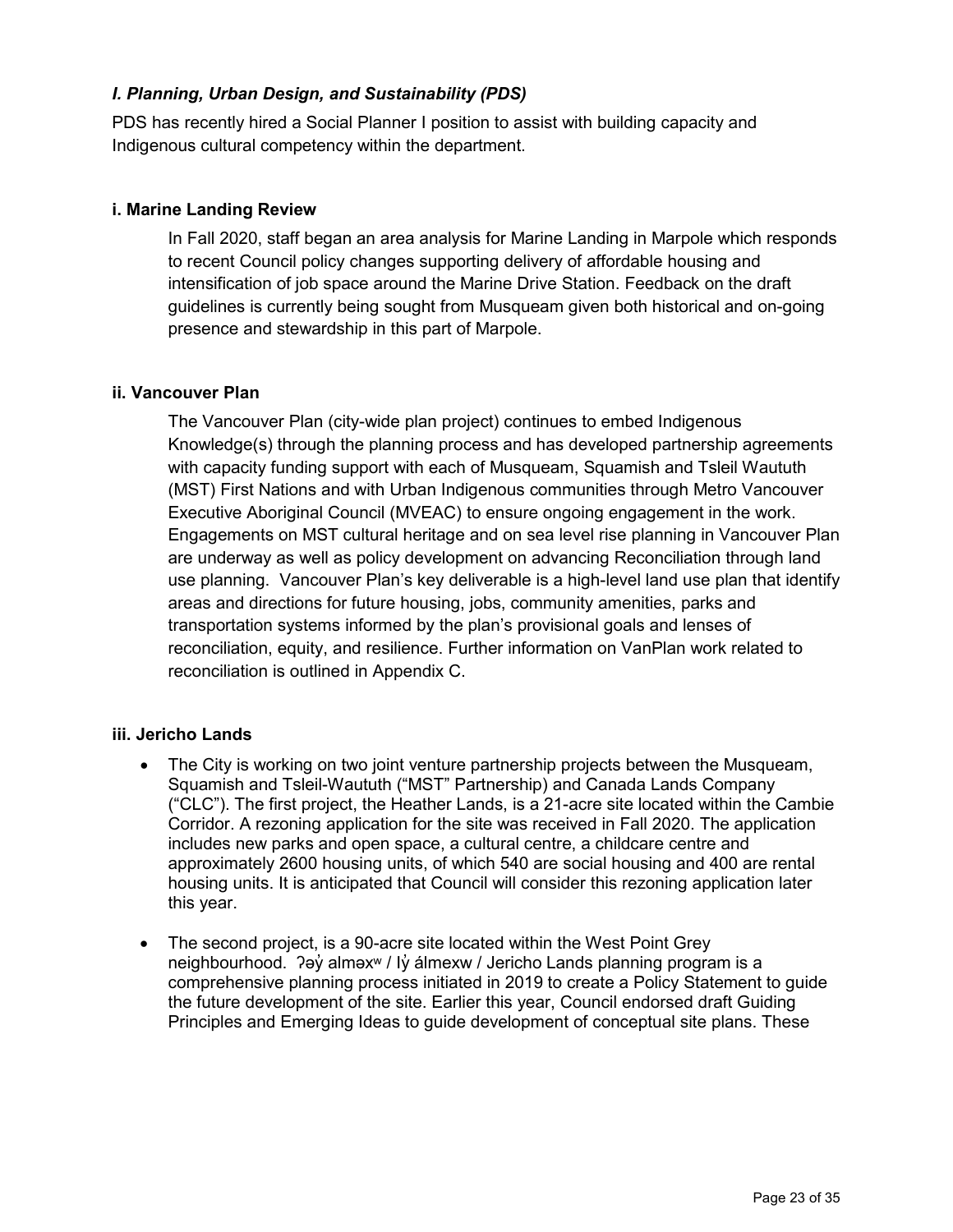site concepts form the basis of upcoming public engagement. It is anticipated that the ʔəy̓ alməxʷ / Iy̓ álmexw / Jericho Lands Policy Statement will be considered by Council in Spring 2022.

### *J. Real Estate and Facilities Management (REFM)*

Through the renewal of civic facilities and the redevelopment of existing infrastructure, REFM aims to work with local Nations to respectfully increase the visibility of First Nations histories and cultures. This approach is different for every project and REFM is open to tailoring each project process to meet the needs of local Nations and Urban Indigenous communities. Selected projects are outlined below.

#### **i. Britannia Renewal – Rezoning**

In 2018, project partners (the City of Vancouver, Vancouver Board of Parks and Recreation, Vancouver School Board, Vancouver Public Library and Britannia Community Services Society) adopted a Master Plan that sets out the vision for the renewal of the Britannia Community Services Centre. The project is now on the next phase of the renewal, which is to submit a sitewide rezoning application. Project partners have developed engagement opportunities and space created specifically for Britannia's diverse Indigenous communities to share their thoughts in a safe and culturally appropriate way to ensure that Indigenous perspectives, Knowledge, and protocols are meaningfully considered and reflected in decisions regarding the rezoning and functional programming. Sky Spirit Consulting has been hired as part of the consulting team to lead this Indigenous engagement and to collaborate on design work using a 'Two-Eyed Seeing' approach, which infuses Indigenous Knowledge into architecture design.

### **ii. Ray-Cam Cooperative Centre Renew**

This project is being lead by BC Housing with the support of project partners (the City of Vancouver, the Vancouver Board of Parks and Recreation, and the Ray-Cam Cooperative Centre Board). This project builds on community-based work to date that envisions a renewed Ray-Cam community centre, childcare, and non-market housing to meet the needs of the local population, including a large and diverse urban Indigenous community. Project partners are working together to develop an Indigenous-centred engagement process that provides flexible options to support cultural visibility and inform facility development including Indigenous-specific programming space through community-led, capacity-building engagement opportunities.

#### **iii. West End Community Renewal Plan**

This is a collaborative project between partners (the City of Vancouver, Vancouver Board of Parks and Recreation, Vancouver School Board, Vancouver Public Library) to create a shared vision with the community for the redevelopment of the West End Community Hub. The potential renewal and expansion of existing facilities includes the West End Community Centre, Joe Fortes Library, King George Secondary School, Fire Hall No. 6, park space, and addition of childcare facilities. The project team is working with artists and Knowledge Keepers from each local Nation to set the foundation for the Renewal Plan. Acknowledging that the West End peninsula has many areas of significance for MST, the artists and Knowledge Keepers will share stories of place and provide input into how to respectfully weave these into the redevelopment of the West End Community Hub to increase the visibility of MST cultures/histories in the West End.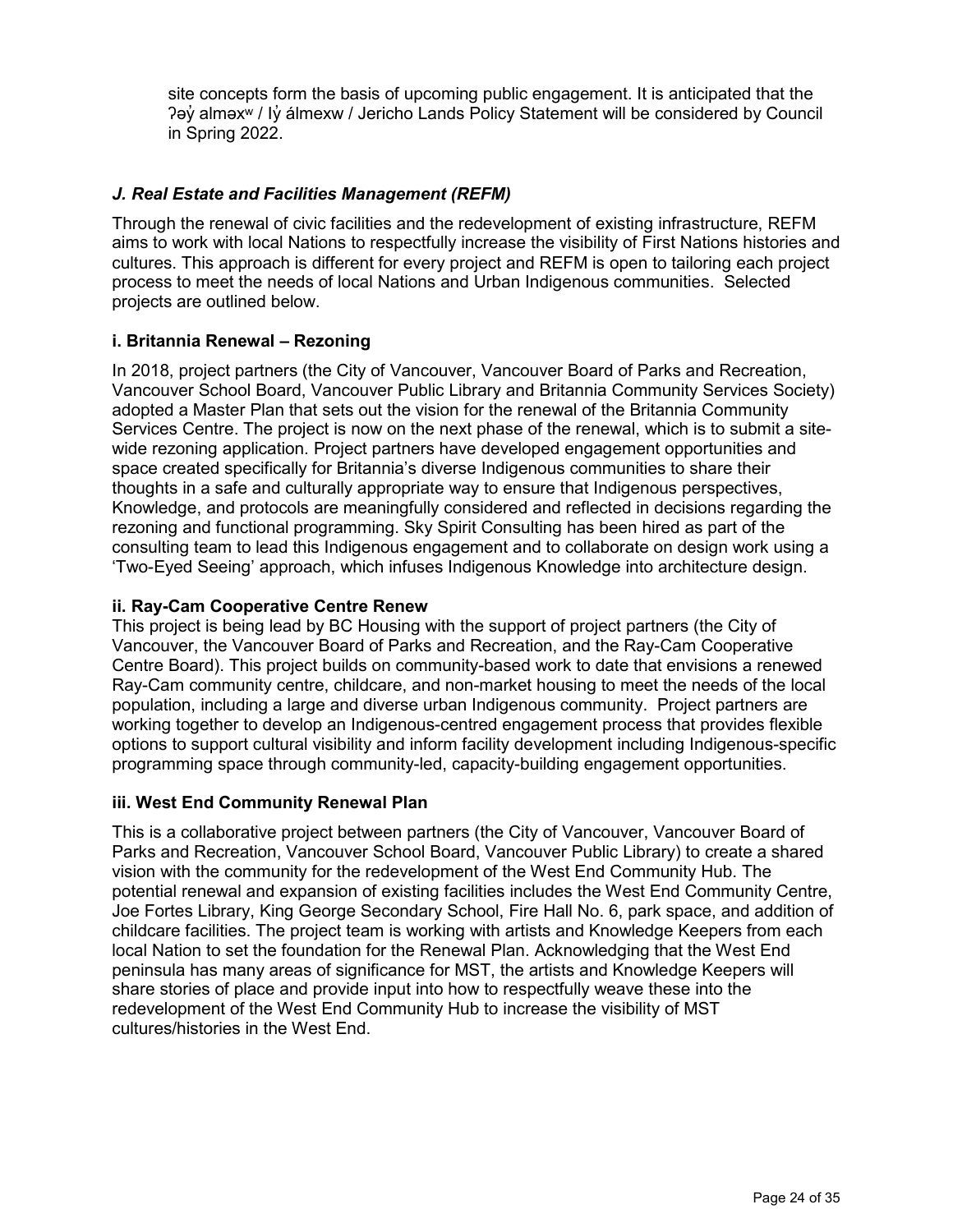# *K. Vancouver Public Library (VPL)*

### **i. New Indigenous Planner Position**

VPL has completed hiring for their first Indigenous Planner position. Reporting to the Manager, Policy and Planning, the Indigenous Planner will provide support and leadership to the development and implementation of a range of Library priorities, including VPL's Truth and Reconciliation Plan and initiatives that address the TRC Calls to Action. The Indigenous Planner position will also support the development and monitoring of Library plans and policy, and work to increase internal organizational capacity and Indigenous relations initiatives.

### **ii. Initiating Engagement with Local Nations**

In early 2021 VPL sent referrals to local Nations to share the VPL Strategic Plan 2020-2023 priorities, including the response to the TRC and the libraries' implementation of UNDRIP. VPL invited local Nations to partner in three particular areas:

- Ensuring children and youth have access to early literacy and support for lifelong learning
- Providing resources and services for Elders
- Contributing to greater awareness and understanding of Indigenous cultures, histories, and heritage and fostering cultural pride among Indigenous Peoples

### **iii. Ongoing Programming**

VPL continued public programming to enhance understanding of Indigenous ways of knowing, being, and doing in 2021, which included:

- Welcoming the 14<sup>th</sup> Indigenous Storyteller in Residence, Kung Jaadee. Originally from the village of Old Massett, Haida Gwaii, Kung Jaadee belongs to the X̱aayda (Haida), x<sup>w</sup>məθk<sup>w</sup>əy̓ əm (Musqueam) and Skwxwú7mesh (Squamish) First Nations. During her residency, Kung Jaadee planned a number of online programs for all ages at the library, bringing Indigenous storytelling to the Vancouver public. These events were aimed at encouraging connection and included storytelling workshops and performances, a film screening, virtual potluck, and more.
- Continuing the Kith and Kin Indigenous Genealogy Program supporting Indigenous community members to access online records and family documents. This program is delivered in partnership with the Indian Residential School Survivors Society (IRSSS) which provides culturally appropriate support to participants.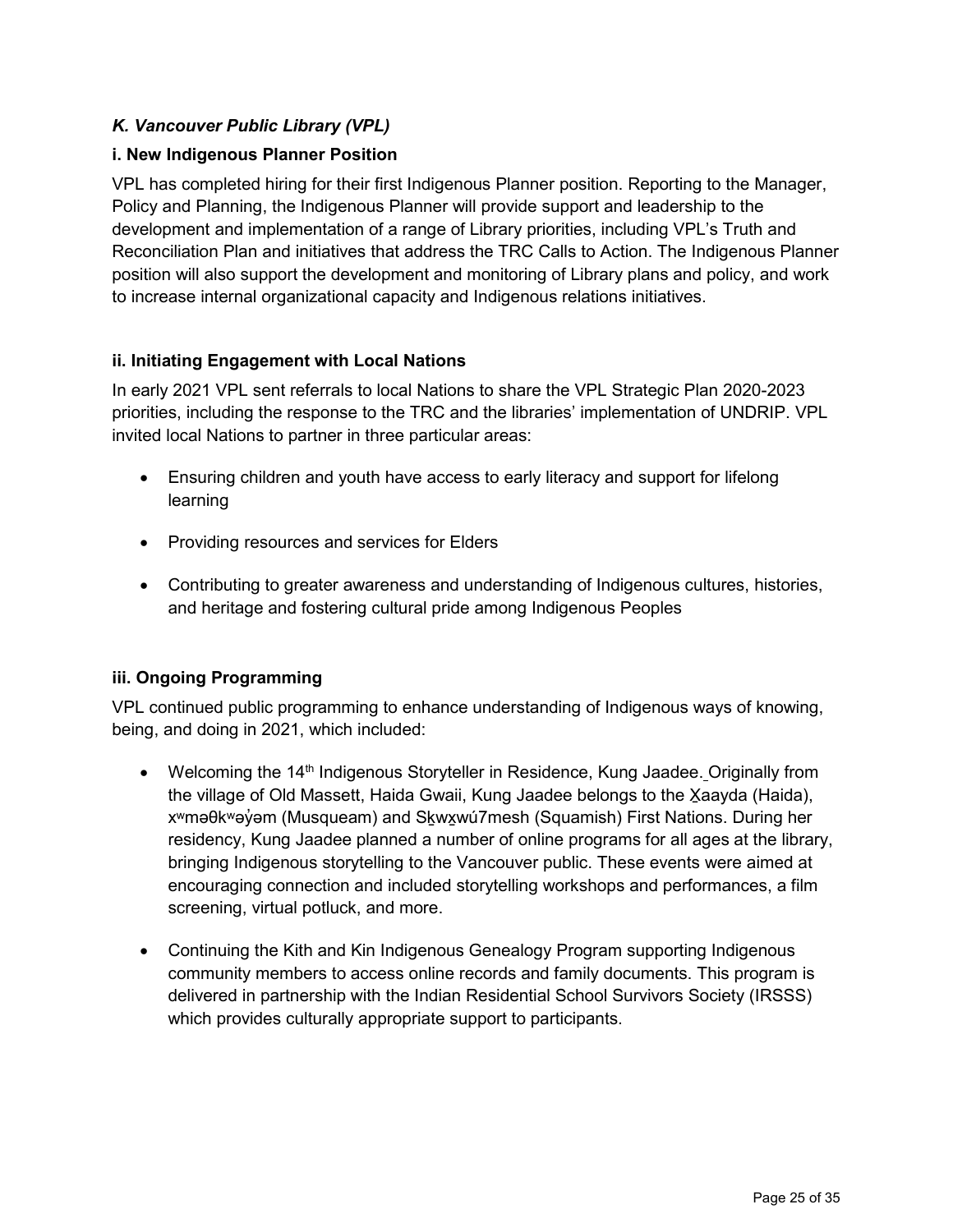### *L. Vancouver Park Board*

The Park Board has created a new role of Decolonization, Arts and Culture Manager. This position oversees three areas:

- 1. *Reconciliation* provides Park Board-wide support for integrating decolonization and Reconciliation into all areas of work, as well as leading initiatives such as the Park Board colonial audit and the decolonization strategy.
- 2. *Arts and Culture planning* oversees the Park Board Arts Policy, the art, monuments and memorials collection, and applies a decolonizing arts and culture lens to park planning and development.
- 3. *The Arts, Culture and Engagement team* are the programming arm, managing long-term relationships and providing support to community-engaged artists, the community, and cultural practitioners.

The DAC group as a whole supports the Park Board's goal to decolonize itself, and to position arts and culture as a pillar of wellness amid the other wellness services the Park Board provides, which include physical activity, community connection, and green spaces.

### **APPENDIX A: SOCIAL GRANTS JULY 2020 – MAY 2021**

In April 2021, the Social Policy Grants and Data teams initiated a "Solutions Lab" to bring together representatives from all grant programs administered by the City to discuss the ongoing and evolutionary nature of working on equity and decolonization within city funding programs. The goals of this seven month process are to build the City's internal capacity to support public benefit organizations and develop stronger alignment and a unifying vision for granting at the city grounded in furthering the City of Reconciliation and Equity Framework goals.

#### *Grant Programs*

In addition to the regularly scheduled Community Services, Indigenous Healing and Wellness and Childcare Enhancement Grant programs, in response to the pandemic social policy also implemented two special streams: Rapid Response Grants for Urban Indigenous Child and Family Programs; and, COVID Recovery Grants.

In total, from July 2020 to present, 14 Indigenous-led organizations have received 22 individual grants, totalling \$923,478 [Table 1]. An additional 16 non-Indigenous organizations received 18 grants totalling \$700,720 for programs reporting greater than 50% of participants were Indigenous [Table 2].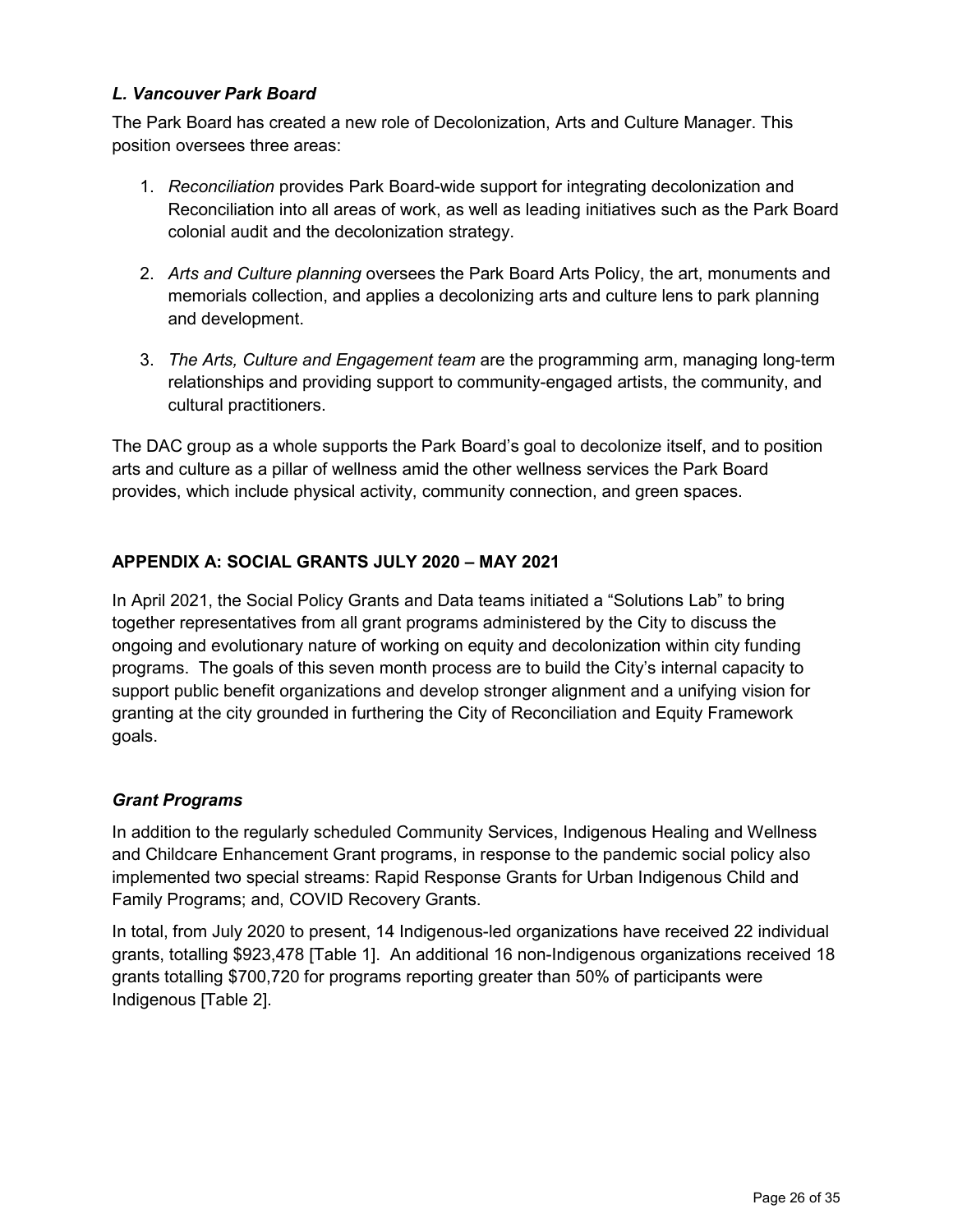Social Policy staff continue to work on adapting their grant programs to be more responsive and accessible to the urban Indigenous community, and are currently leading a 12-week multidepartment Grants Learning Lab to identify how granting processes in all City departments can understand and embed an equity approach in their granting processes.

|                | Organization                                         | Program                                                                                     | <b>Program Description</b>                                                                                                                                                                             | <b>Amount</b> |
|----------------|------------------------------------------------------|---------------------------------------------------------------------------------------------|--------------------------------------------------------------------------------------------------------------------------------------------------------------------------------------------------------|---------------|
| $\mathbf{1}$   | <b>Aboriginal Front</b><br>Door Society              | <b>Community Services</b><br>Grants                                                         | A drop-in service offering<br>respite to Indigenous people<br>who are homeless and/or<br>living below the poverty line.<br>AFDS offers support circles,<br>cultural programming and<br>youth services. | \$55,900      |
| $\overline{2}$ | Aboriginal<br><b>Mother Centre</b>                   | Rapid Response<br><b>Grants for Urban</b><br>Indigenous Child and<br><b>Family Programs</b> | Double the enrolment (of the<br>AMC day care by enabling<br>hiring of extra staff to<br>increase staff-to-child ratios,<br>and implementing enhanced<br>sanitation measures.                           | \$30,000      |
|                |                                                      | <b>Community Services</b><br>Grants                                                         | Provides housing for<br>Aboriginal mothers and their<br>children in a culturally<br>relevant and supportive<br>environment with access to a<br>variety of essential services<br>Under One Roof.        | \$75,000      |
|                |                                                      | Childcare<br><b>Enhancement Grants</b>                                                      | Supports 25 licensed<br>childcare spaces for 3-5 year<br>olds.                                                                                                                                         | \$26,842      |
| 3              | <b>First Funds</b><br>Society                        | <b>Aboriginal Youth</b><br>Mentorship & Housing<br>Program                                  | Provides aboriginal youth<br>with mentorship, housing<br>supports and basic life skills<br>in their transition from foster<br>care to adulthood.                                                       | \$25,000      |
| $\overline{4}$ | <b>BC</b> Aboriginal<br><b>Child Care</b><br>Society | Rapid Response<br><b>Grants for Urban</b><br>Indigenous Child and<br><b>Family Programs</b> | <b>Supporting COVID-related</b><br>sanitization costs and<br>outreach to isolated and food<br>insecure families connected<br>to the Singing Frog and                                                   | \$30,000      |

### **Table 1: Grants to Indigenous-led Organizations**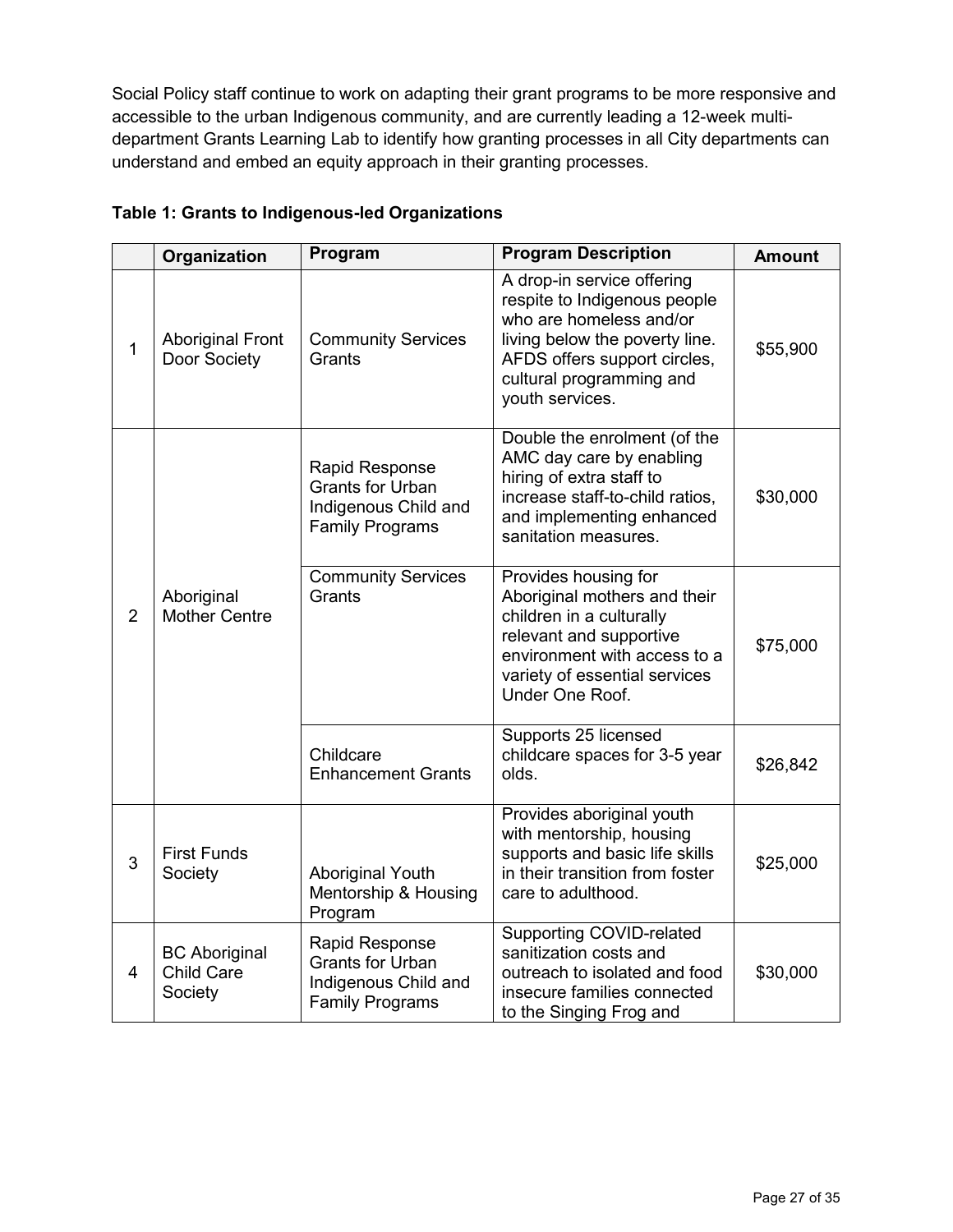|                | Organization                                                        | Program                                                                                     | <b>Program Description</b>                                                                                                                                                                                                    | <b>Amount</b> |
|----------------|---------------------------------------------------------------------|---------------------------------------------------------------------------------------------|-------------------------------------------------------------------------------------------------------------------------------------------------------------------------------------------------------------------------------|---------------|
|                |                                                                     |                                                                                             | Eagle's Nest AHS<br>Preschools.                                                                                                                                                                                               |               |
| 5              | <b>Helping Spirit</b><br>Lodge Society                              | Rapid Response<br><b>Grants for Urban</b><br>Indigenous Child and<br><b>Family Programs</b> | Provide high risk Indigenous<br>youth with support and<br>guidance in a period when<br>pandemic measures have<br>eliminated all programming<br>they would normally access.                                                    | \$40,000      |
|                |                                                                     | <b>Community Services</b><br>Grants                                                         | Provides housing support to<br>episodically and chronically<br>homeless individuals and<br>families, following the<br>housing first model that<br>advocates housing people<br>first regardless of their<br>housing readiness. | \$25,376      |
| 6              | Metro<br>Vancouver<br>Aboriginal<br>Executive<br>Society<br>(MVAEC) | Rapid Response<br><b>Grants for Urban</b><br>Indigenous Child and<br><b>Family Programs</b> | Support the development<br>and launch of MVAEC<br>Indigenous Early Learning<br>and Childcare Project's<br>COVID-appropriate<br>Engagement Strategy.                                                                           | \$45,000      |
|                |                                                                     | <b>COVID Recovery</b><br>Grants                                                             | Interactive leadership team<br>established to respond to the<br>holistic needs of the Urban<br>Indigenous community over<br>the COVID-19 pandemic.                                                                            | \$50,000      |
|                |                                                                     | <b>Community Services</b><br>Grants                                                         | MVAEC represents and<br>advocates for 23 member<br>agencies, strategically<br>planning for programs and<br>services for the urban<br>Indigenous population.                                                                   | \$140,000     |
| $\overline{7}$ | <b>Mothers Matter</b><br>Centre                                     | <b>COVID Recovery</b><br>Grants                                                             | Evaluation of the COVID<br>responsive virtual Indigenous<br>HIPPY (Home Instruction for<br><b>Parents of Preschool</b><br>Youngsters) program<br>launched in September in<br>East Vancouver.                                  | \$30,000      |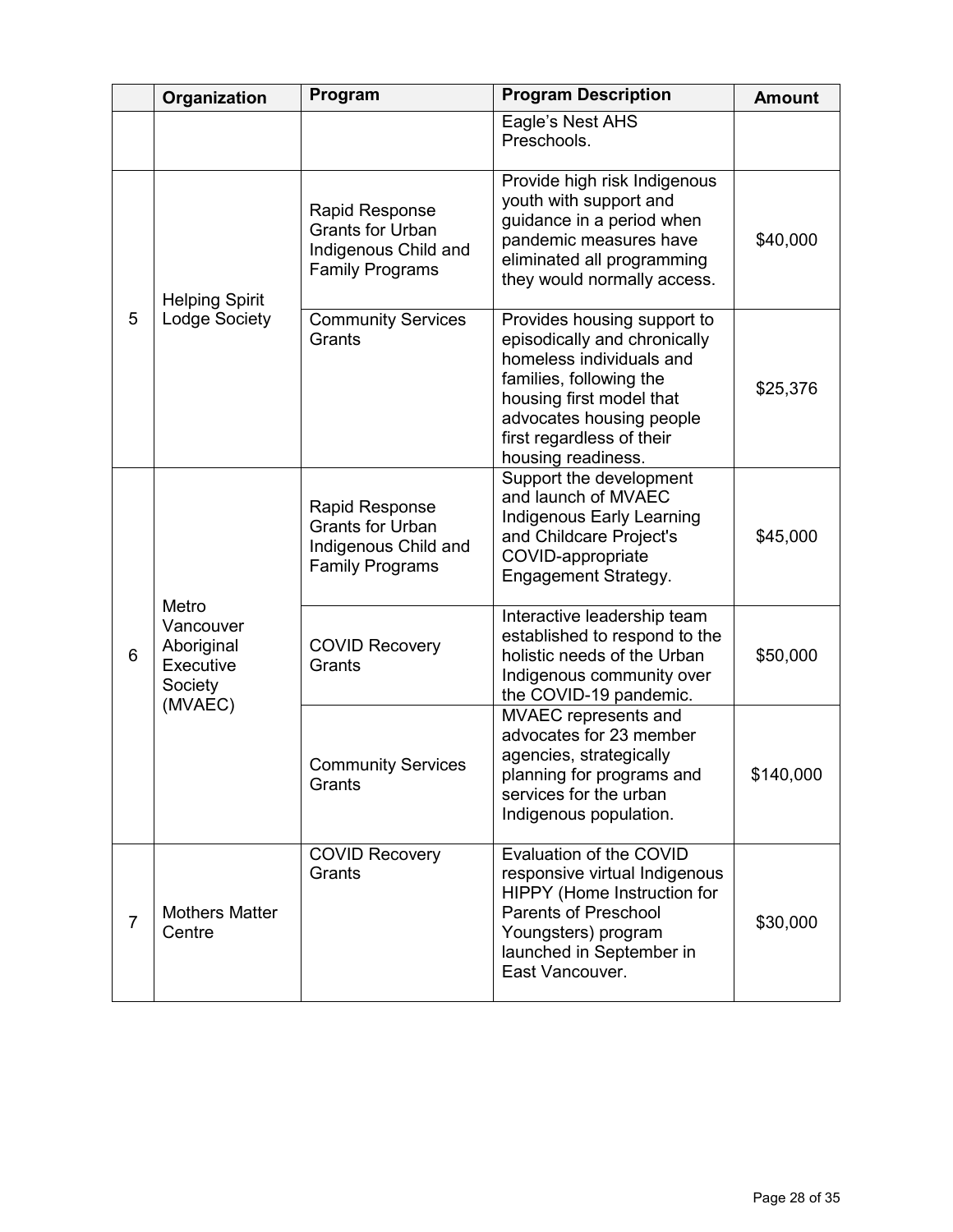|    | Organization                                                              | Program                                          | <b>Program Description</b>                                                                                                                                                                                                                                             | <b>Amount</b> |
|----|---------------------------------------------------------------------------|--------------------------------------------------|------------------------------------------------------------------------------------------------------------------------------------------------------------------------------------------------------------------------------------------------------------------------|---------------|
| 8  | <b>NEC Native</b><br>Education<br>College                                 | <b>Community Services</b><br>Grants              | Program targets the<br>multitude of complex issues<br>that prevent current and<br>potential learners from<br>engaging with the college<br>and further completing<br>programming that would<br>better position the individual<br>to attain post-secondary<br>education. | \$67,000      |
| 9  | Pacific<br>Association of<br><b>First Nations</b><br>Women                | <b>COVID Recovery</b><br>Grants                  | Support integrated culture<br>program for urban<br>Indigenous women,<br>2SLGBTQQIA and gender<br>diverse people, including<br>access to ceremony.                                                                                                                      | \$20,000      |
| 10 | <b>Urban Native</b><br>Youth                                              | <b>Community Services</b><br>Grants              | Develops and delivers a<br>range of dynamic,<br>prevention-focused<br>programming, provides<br>advocacy, and facilitates<br>access to programs and<br>services to support the<br>needs of Indigenous youth<br>(11-24 yrs).                                             | \$58,360      |
|    | Association<br>(UNYA)                                                     | <b>Indigenous Healing</b><br>and Wellness Grants | Creates opportunities for<br>Indigenous Elders to share<br>their spiritual and cultural<br>teachings with Indigenous<br>youth, especially young<br>women and those who are<br>most disconnected and<br>seeking cultural and<br>community connection.                   | \$20,000      |
| 11 | Vancouver<br>Aboriginal<br>Community<br><b>Policing Centre</b><br>Society | <b>COVID Recovery</b><br>Grants                  | Indigenous Tools for Living<br>for Front Line Workers; and,<br>Smoke Signals: Peer<br>Navigation, Outreach and<br>Digital Communication Hub.                                                                                                                           | \$30,000      |
|    |                                                                           | <b>Indigenous Healing</b><br>and Wellness Grants | Council of Grandmothers of<br>the DTES provides cultural<br>guidance to individuals and                                                                                                                                                                                | \$20,000      |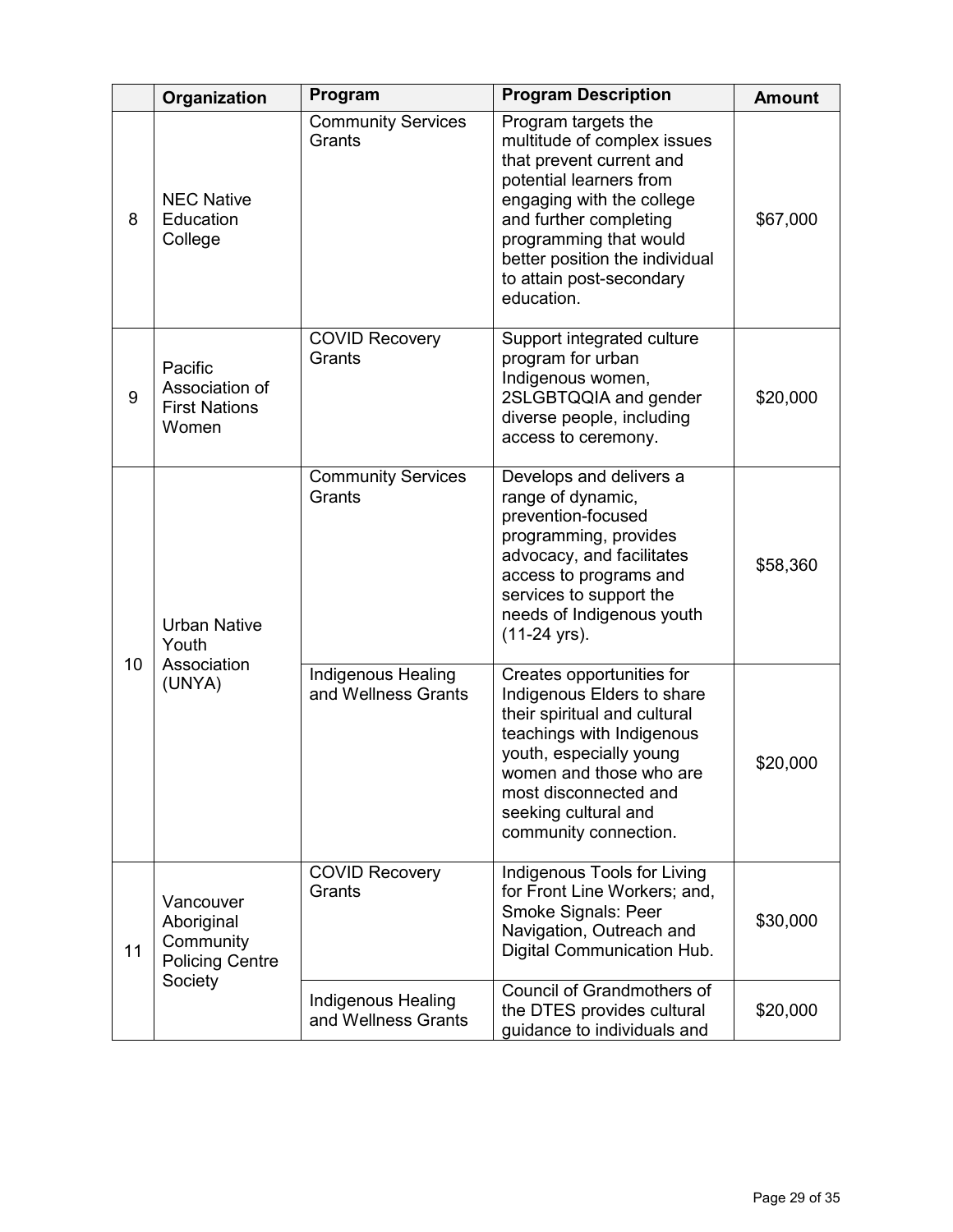|    | Organization                                                   | Program                                                                                            | <b>Program Description</b>                                                                                                                                                                               | <b>Amount</b> |
|----|----------------------------------------------------------------|----------------------------------------------------------------------------------------------------|----------------------------------------------------------------------------------------------------------------------------------------------------------------------------------------------------------|---------------|
|    |                                                                |                                                                                                    | agencies mainly in the DTES<br>of Vancouver.                                                                                                                                                             |               |
| 12 | Vancouver<br>Aboriginal<br>Friendship<br><b>Centre Society</b> | <b>Rapid Response</b><br><b>Grants for Urban</b><br>Indigenous Child and<br><b>Family Programs</b> | HIPPY Program offers,<br>intensive, one-to-one and<br>group support for Indigenous<br>families with young children,<br>providing early childhood and<br>parenting education, food<br>and other supports. | \$45,000      |
|    |                                                                | <b>Community Services</b><br>Grants                                                                | Family Place programs build<br>education foundations by<br>utilizing parents as the<br>primary teachers and<br>building community through<br>peer supports.                                              | \$45,000      |
| 13 | Vancouver<br>Native Housing<br>Society                         | Indigenous Healing<br>and Wellness Grants                                                          | Expands access to cultural<br>practices led by Elders and<br>other traditional knowledge<br>keepers to women at risk,<br>seniors and low-barrier SRO<br>occupants across the city.                       | \$20,000      |
| 14 | <b>Warriors Against</b><br><b>Violence Society</b>             | <b>Community Services</b><br>Grants                                                                | The program is committed to<br>ending violence in Aboriginal<br>communities by providing<br>information and tools so<br>families can live in a non-<br>violent home and community.                       | \$25,000      |
|    | 14<br><b>Organizations</b>                                     | 21 Grants                                                                                          |                                                                                                                                                                                                          | \$923,478     |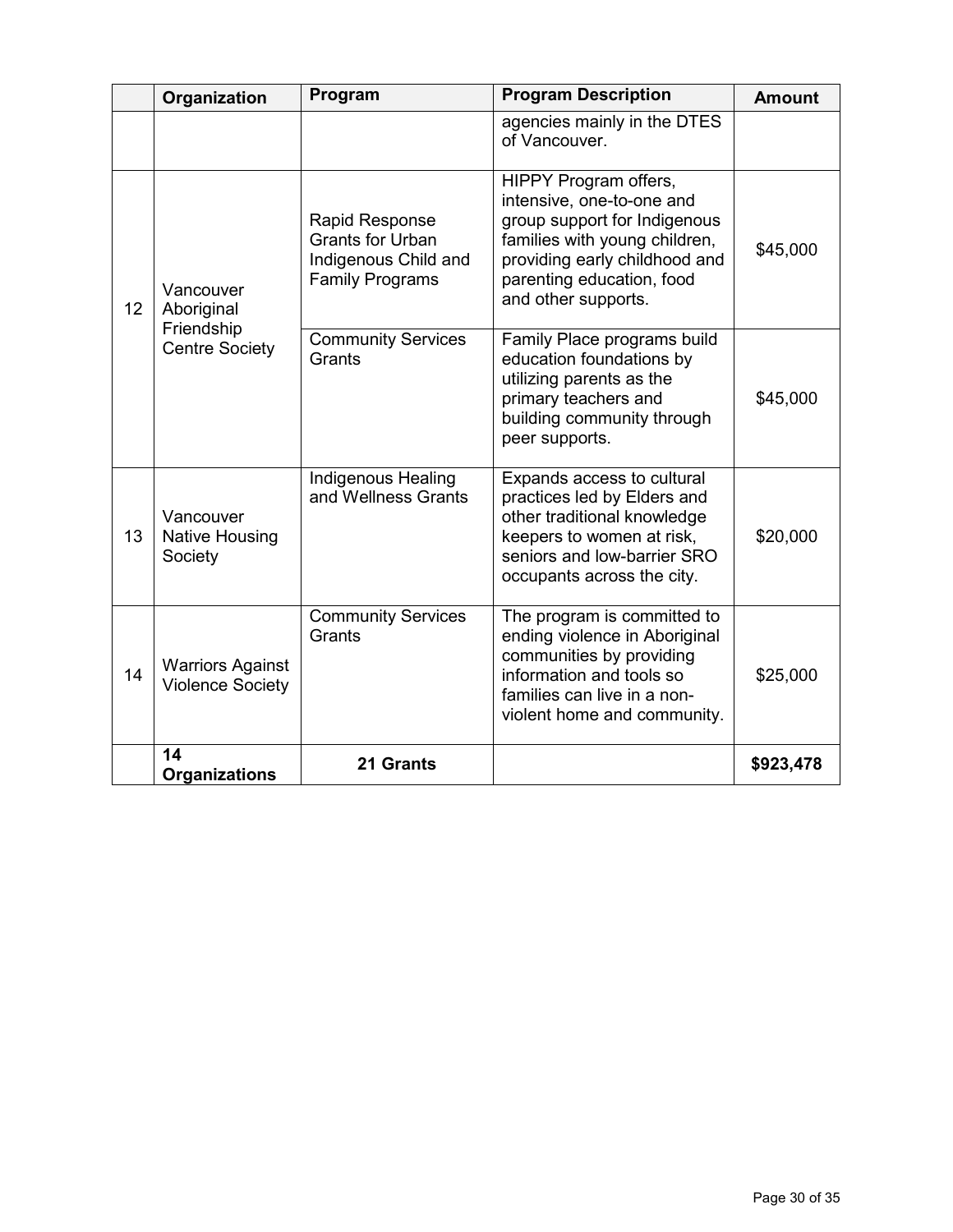#### **Table 2: Grants to non-Indigenous Organizations for Programs Reporting More than 50% Indigenous Participants**

|                | Organization                                                   | Program                                   | <b>Program Description</b>                                                                                                                                                                                                                              | <b>Amount</b> |
|----------------|----------------------------------------------------------------|-------------------------------------------|---------------------------------------------------------------------------------------------------------------------------------------------------------------------------------------------------------------------------------------------------------|---------------|
| $\mathbf{1}$   | Atira Women's<br><b>Resource Society</b>                       | <b>Community Services</b><br>Grants       | Encourages the development<br>of intergenerational<br>relationships between older<br>and younger women facing<br>multiple barriers to contribute<br>to the wellness of their<br>communities.                                                            | \$10,152      |
| $\overline{2}$ | <b>Aunt Leah's</b><br>Independent<br><b>Lifeskills Society</b> | <b>Community Services</b><br>Grants       | Offers youth from foster care<br>the tools, resources and<br>supportive community<br>necessary to help them secure<br>housing, increase their quality<br>of life, and achieve their goals.                                                              | \$58,178      |
| 3              | Collingwood<br>Neighbourhood<br><b>House Society</b>           | <b>Community Services</b><br>Grants       | <b>SAFE (Sex work Awareness</b><br>for Everyone) provides<br>outreach and drop-in support<br>services for sex workers along<br>the Kingsway corridor.                                                                                                   | \$44,249      |
| 4              | Downtown<br>Eastside Women's<br>Centre<br>Association, The     | <b>Community Services</b><br>Grants       | The Centre assists an average<br>of 500 women and children<br>daily, providing a place of<br>safety and basic needs<br>including meals, clothing,<br>phone, showers, and toilets,<br>as well as a bridge to<br>accessing intensive support<br>services. | \$40,000      |
|                | Downtown<br>Eastside Women's<br>Centre<br>Association, The     | <b>Community Services</b><br>Grants       | The administrative team works<br>to build capacity, and oversees<br>and supports operations at<br>multiple low-barrier locations<br>where we assist women and<br>children.                                                                              | \$90,572      |
| 5              | Dudes Club<br>Society                                          | Indigenous Healing<br>and Wellness Grants | Supports young adult men<br>(gender-inclusive) to connect<br>through drop-ins, safe social<br>gatherings, and online<br>sessions. Activities focus on                                                                                                   | \$20,000      |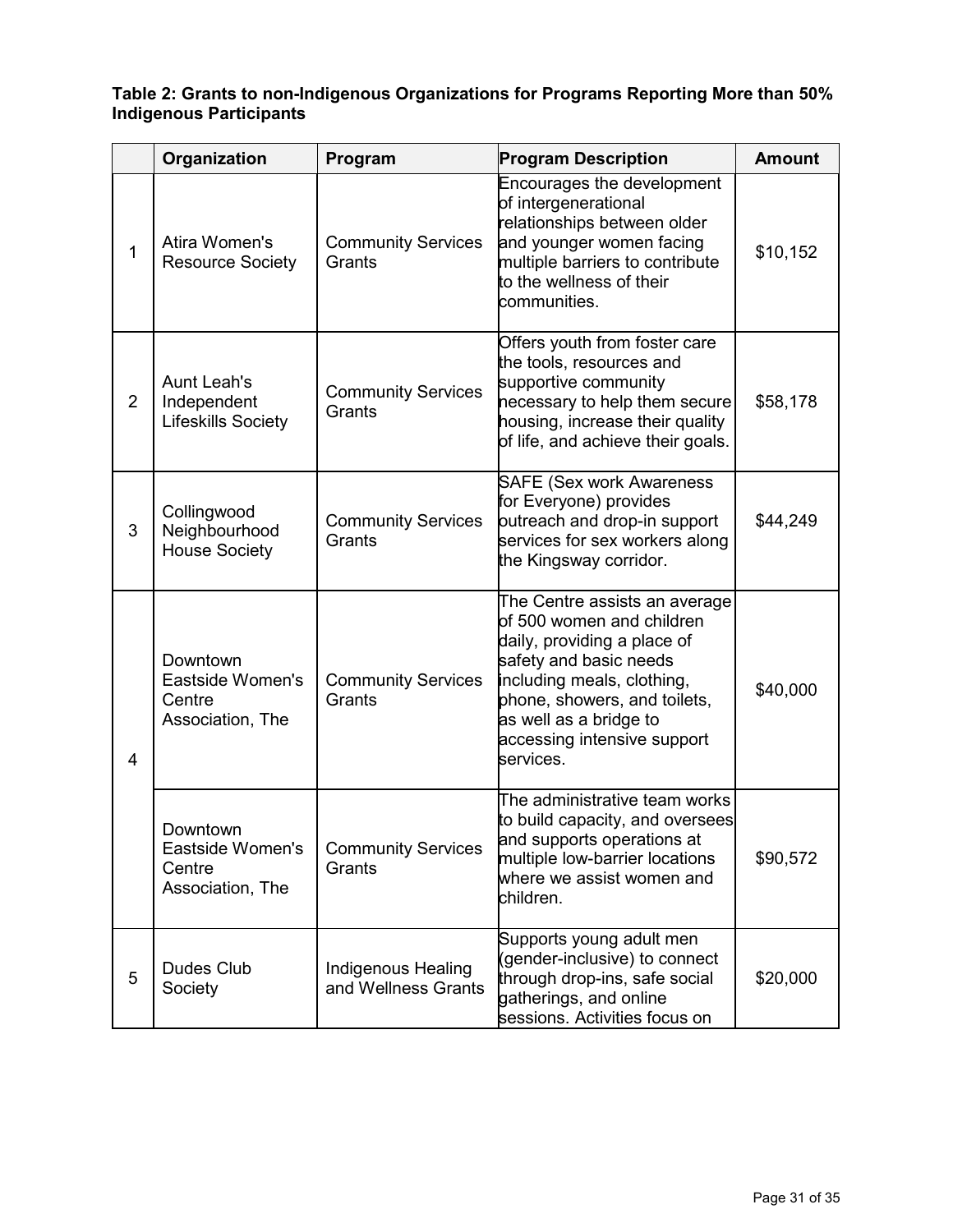|                | Organization                                                         | Program                             | <b>Program Description</b>                                                                                                                                                                                                                  | <b>Amount</b> |
|----------------|----------------------------------------------------------------------|-------------------------------------|---------------------------------------------------------------------------------------------------------------------------------------------------------------------------------------------------------------------------------------------|---------------|
|                |                                                                      |                                     | spiritual, physical, emotional<br>and social aspects of wellness.                                                                                                                                                                           |               |
|                | KidSafe Project<br>Society, The                                      | <b>Community Services</b><br>Grants | Program for youth who are<br>'graduating' from Kidsafe's<br>Break Program and<br>transitioning into high school.                                                                                                                            | \$10,000      |
| 6              | KidSafe Project<br>Society, The                                      | <b>Community Services</b><br>Grants | Provides comprehensive<br>programming to referred, at-<br>risk children attending twelve<br>Vancouver elementary schools<br>when schools are closed for<br>winter, spring, and summer<br>break.                                             | \$10,000      |
| $\overline{7}$ | Makeway (formerly<br><b>Tides Canada</b><br>Initiatives Society)     | <b>Community Services</b><br>Grants | Brings together binners to<br>achieve greater recognition of<br>their contribution to society<br>and new, informal economic<br>opportunities.                                                                                               | \$25,000      |
| 8              | Mom2Mom Child<br>Poverty Initiative                                  | <b>Community Services</b><br>Grants | Increasing the social,<br>emotional, and financial<br>resources of program<br>participants decreases<br>poverty-related stress, which<br>has a tremendously positive<br>impact on family life. When<br>moms thrive, children thrive.        | \$25,000      |
| 9              | <b>Mount Pleasant</b><br>Neighbourhood<br>House (ANHH)               | <b>Community Services</b><br>Grants | Provides hands-on services<br>and supports to Indigenous<br>people at MPNH, works in<br>supporting and developing<br>strategic partnerships with<br>other agencies to address the<br>needs of Indigenous people<br>living in our community. | \$35,000      |
| 10             | Network of Inner<br><b>City Community</b><br><b>Services Society</b> | <b>Community Services</b><br>Grants | A flexible, inner city,<br>community-based outreach<br>program that connects,<br>engages and supports youth<br>and their families through<br>attachment-based work that<br>emphasizes a youth's                                             | \$31,401      |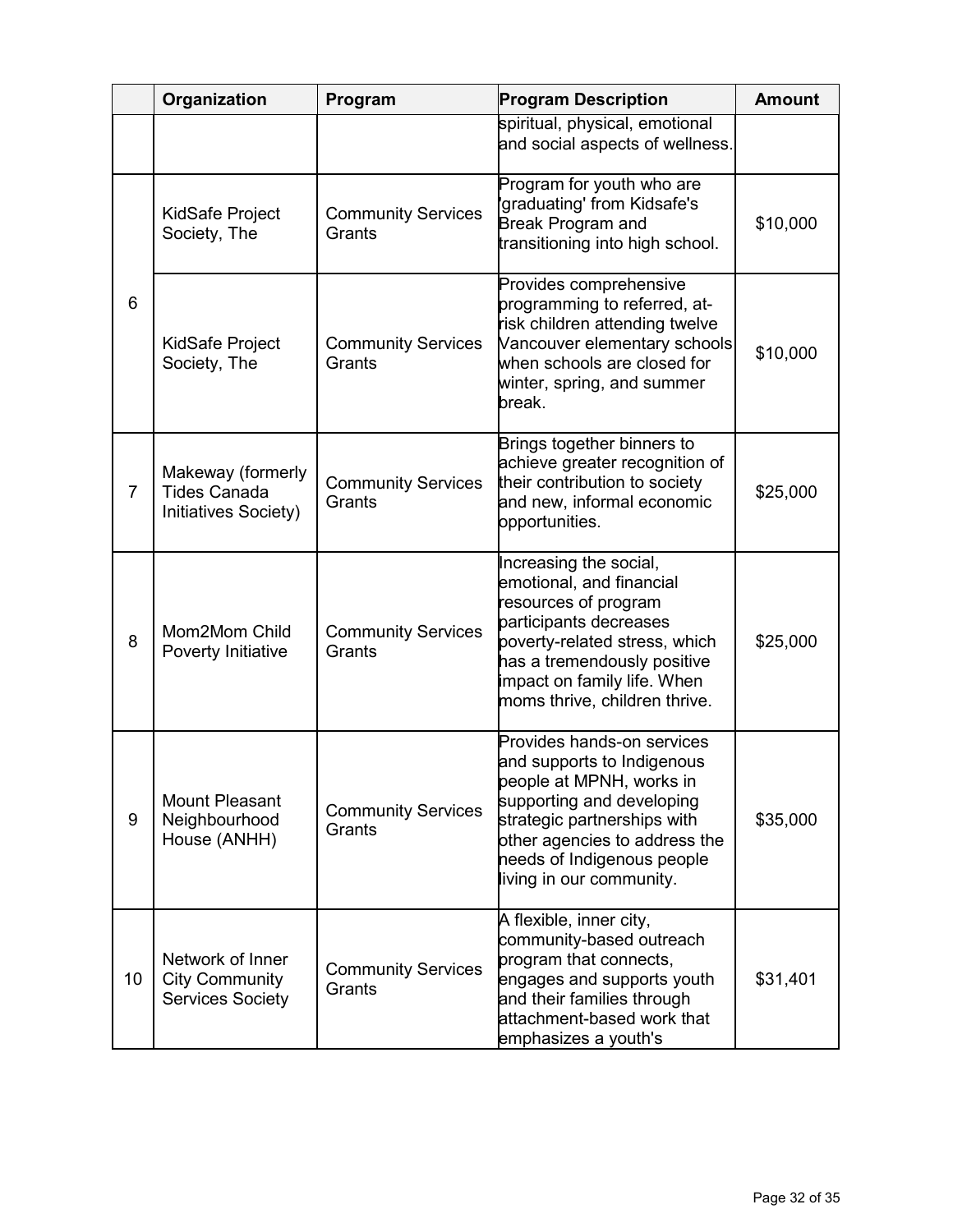|    | Organization                                                                                        | Program                             | <b>Program Description</b>                                                                                                                                                                                                                                                        | <b>Amount</b> |
|----|-----------------------------------------------------------------------------------------------------|-------------------------------------|-----------------------------------------------------------------------------------------------------------------------------------------------------------------------------------------------------------------------------------------------------------------------------------|---------------|
|    |                                                                                                     |                                     | strengths and personal goals<br>to ensure positive results.                                                                                                                                                                                                                       |               |
| 11 | <b>Pacific Community</b><br><b>Resources Society</b>                                                | <b>Community Services</b><br>Grants | <b>Broadway Youth Resource</b><br>Centre offers wraparound<br>youth service program in<br>Midtown Vancouver providing<br>a variety of social, housing,<br>education, cultural, and health<br>supports to youth ages 13-24<br>experiencing vulnerabilities<br>and marginalization. | \$108,000     |
| 12 | Providing<br>Alternatives,<br>Counselling &<br>Education (PACE)<br>Society                          | <b>Community Services</b><br>Grants | Provides peer-led educational<br>workshops and resources for<br>sex workers of all genders,<br>and provides public education<br>and advocacy to reduce<br>stigma and the resulting<br>violence.                                                                                   | \$85,300      |
| 13 | Ray-Cam<br>Community<br>Association                                                                 | <b>Community Services</b><br>Grants | Builds capacity by supporting<br>local parents through training,<br>community workshops, skills<br>development, and providing<br>opportunities.                                                                                                                                   | \$10,000      |
| 14 | Red Fox Healthy<br><b>Living Society</b>                                                            | <b>Community Services</b><br>Grants | Deliver free recreation, arts,<br>cultural, environmental and<br>food security programs to<br>children, youth and families<br>and train and mentor local<br>youth to lead the programs<br>and become positive role<br>models.                                                     | \$45,000      |
| 15 | W.A.V.A.W./R.C.C:<br>Women Against<br><b>Violence Against</b><br>Women/Rape<br><b>Crisis Centre</b> | <b>Community Services</b><br>Grants | Provides support to<br>Indigenous survivors of<br>sexualized violence in<br>Vancouver, and violence<br>prevention education to the<br>community, which in turn<br>supports survivors to access<br>services, and experience<br>inclusion, belonging, and<br>safety.                |               |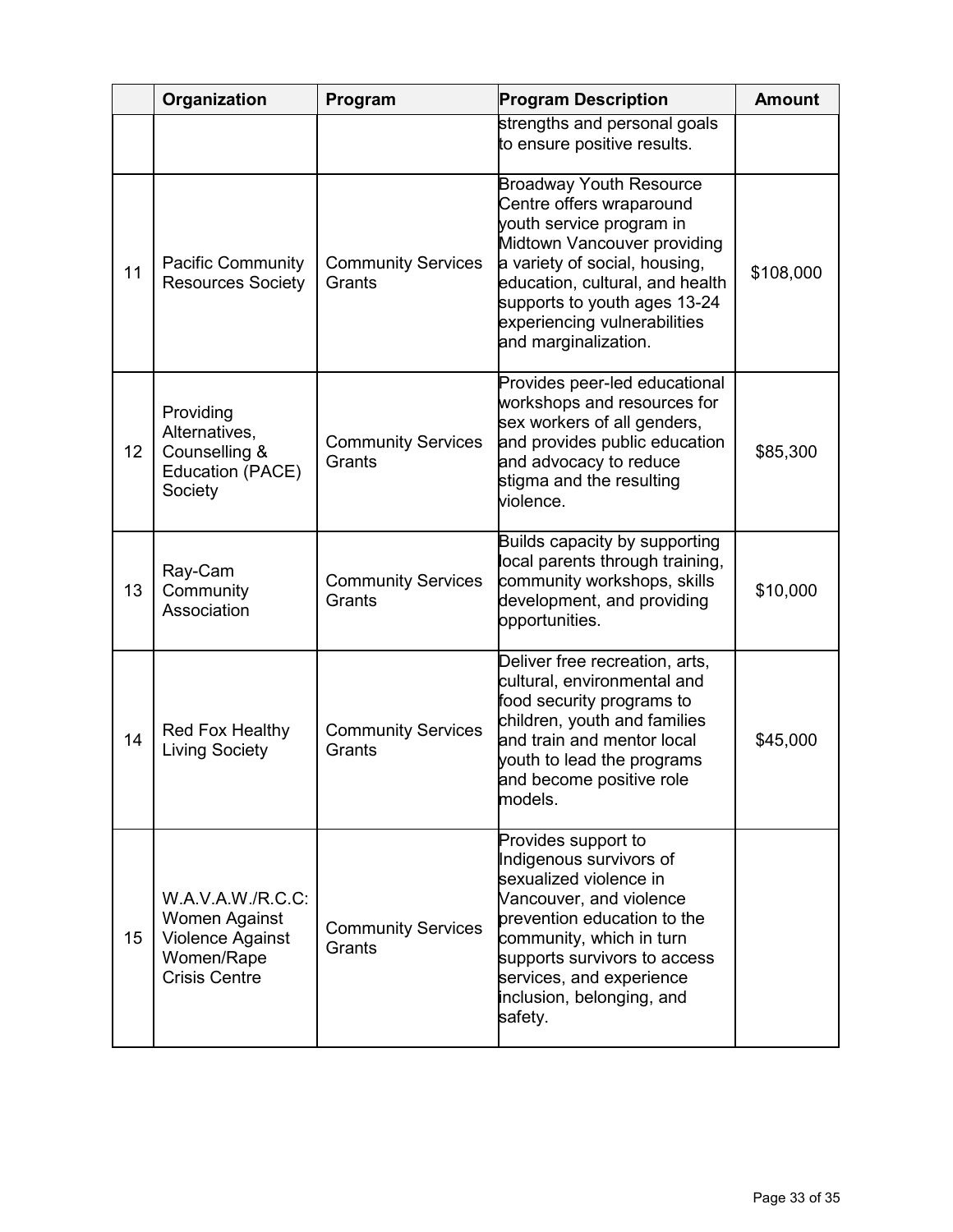|    | Organization                   | Program                             | <b>Program Description</b>                                                                                                                                                                                                | <b>Amount</b> |
|----|--------------------------------|-------------------------------------|---------------------------------------------------------------------------------------------------------------------------------------------------------------------------------------------------------------------------|---------------|
| 16 | Watari Research<br>Association | <b>Community Services</b><br>Grants | Provides outreach to<br>vulnerable youth in<br>Vancouver's Downtown<br>Eastside so that youth learn<br>life skills, maximize their<br>safety, experience community<br>inclusion, and have access to<br>dignified housing. | \$72,868      |
|    | <b>16 Organizations</b>        | <b>18 Grants</b>                    |                                                                                                                                                                                                                           | \$720,720     |

### **APPENDIX B: VANPLAN RECONCILIATION POLICY DIRECTIONS AND CULTURAL HERITAGE PROJECT**

Vancouver Plan hired an Indigenous Planner to coordinate with local Nations in October 2020. Staff met with Musqueam, Squamish, Tsleil-Waututh representatives on several occasions for project updates and to explore partnership opportunities in the fall and winter 2020. Vancouver Plan updates were included in the overall government-to-government Quarterly Update to Musqueam, Squamish, and Tsleil-Waututh in spring 2021. MVAEC renewed its partnership agreement with the City, which continues to commit strengthening the partnership to support Urban Indigenous Peoples.

Vancouver Plan's Policy Working Group developed several draft Key Policy Directions (KPDs) that will inform a meaningful perspective on reconciliation in the project's work moving forward. The KPDs will help strengthen and support greater self-determination through resource sharing and shared decision-making processes that align with local Nations protocols. One key example is working towards increasing visibility of local Nations on the land, through the Cultural Heritage project (as local Nations deem culturally appropriate).

The Indigenous Cultural Heritage Project's intentions and objectives are to:

- Support a process of self-determination for Musqueam, Squamish and Tsleil-Waututh Nations to share and express their cultural heritage and relationship to the land.
- Develop processes and tools to shift City of Vancouver decision-making to be guided by and incorporate Musqueam, Squamish and Tsleil-Waututh cultural heritage.

The Cultural Heritage Project is currently in early project-planning phase in partnership with the local Nations. It is anticipated to be a 3-5 year project.